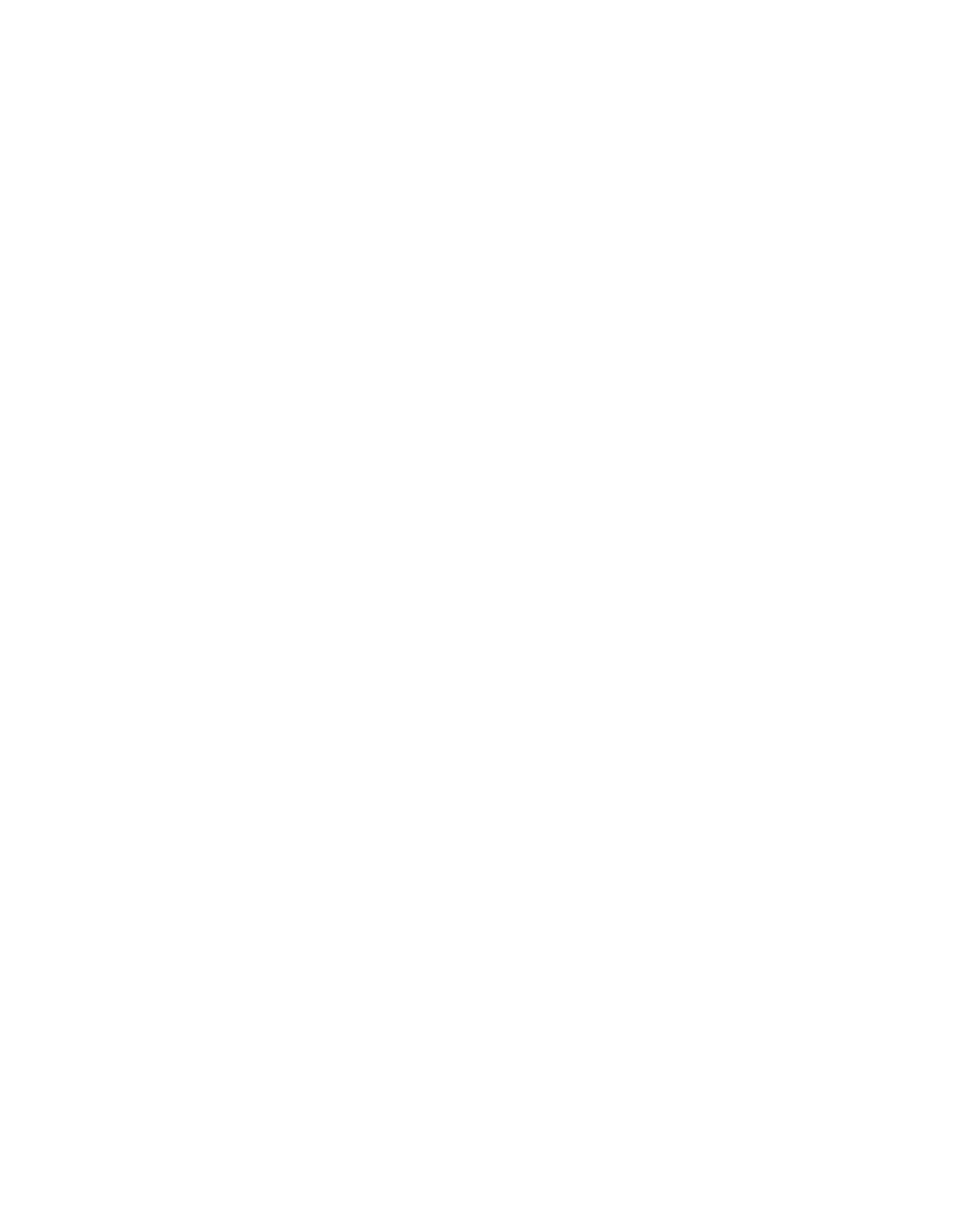

The ALS Water Sciences Group is part of the Environmental Division of ALS, one of the largest and most geographically diverse environmental testing businesses in the world.

### CERTIFICATE OF APPROVAL FOR ISSUE OF DOCUMENTS

Client: Hanna Wash Australia Project Title: Document No: 1054-2011-016 Document Status: Final Date of Issue: March 2011 Comments: Final

Report Title: Car Wash Process Validation

|                     | Position                | Name                     | Signature | Date       |
|---------------------|-------------------------|--------------------------|-----------|------------|
| Prepared by:        | Senior Consultant       | James Gourley            |           | 17/03/2011 |
| Internal Review by: | Environmental Scientist | <b>Bronwyn Puttyfoot</b> |           | 30/03/2011 |
| Peer Review by:     |                         |                          |           | 29/03/2011 |
| Approved by:        | Senior Consultant       | James Gourley            |           | 30/03/2011 |

### For further information on this report, contact:

| Name:    | James Gourley               |  |
|----------|-----------------------------|--|
| Title:   | Senior Consultant           |  |
| Address: | 22 Dalmore Dve              |  |
|          | Scoresby VIC 3179           |  |
| Phone:   | 03 8756 8049                |  |
| E-mail:  | james.gourley@alsglobal.com |  |

### Document Revision Control

| Version | Description of Revision    | Person Making Issue | Date       | Approval |
|---------|----------------------------|---------------------|------------|----------|
|         | Draft                      | James Gourley       | 28/03/2011 |          |
|         | Draft                      | James Gourley       | 29/03/2011 |          |
|         | Final                      | James Gourley       | 30/03/2011 |          |
| 4       | Final including comparison | James Gourley       | 06/04/2011 |          |

### © ALS Water Resources Group

This document has been prepared for the Client named above and is to be used only for the purposes for which it was commissioned. The document is subject to and issued in connection with the provisions of the agreement between ALS Water Resources Group and the Client. No warranty is given as to its suitability for any other purpose.

Ecowise Australia Pty Ltd trading as ALS Water Resources Group. ABN 94 105 060 320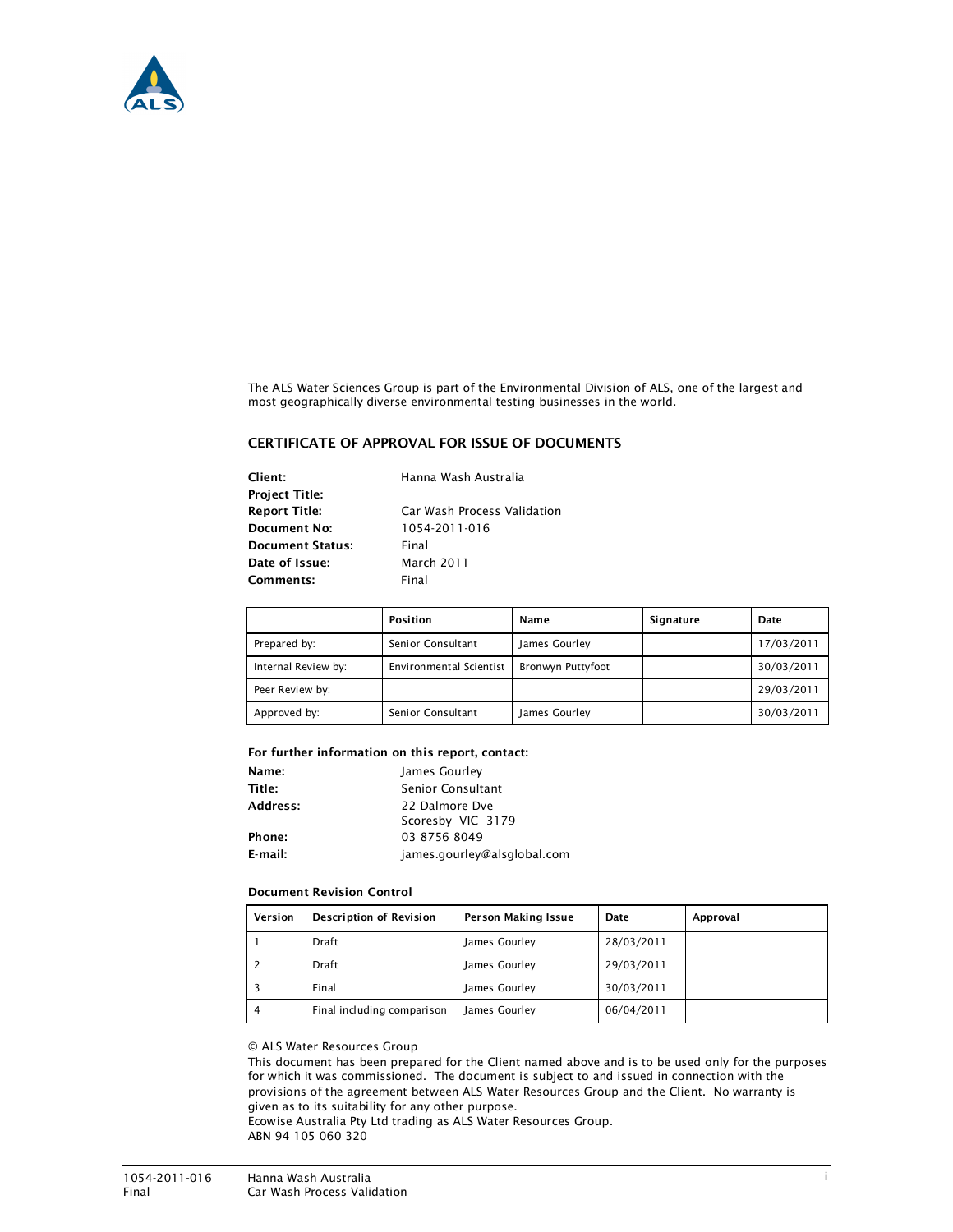

# TABLE OF CONTENTS

| $\mathbf{1}$   | <b>Introduction</b>              |    |
|----------------|----------------------------------|----|
| $\overline{2}$ | Methodology                      |    |
| 2.1            |                                  |    |
| 2.2            |                                  |    |
| 2.3            |                                  |    |
| 3              | <b>Results</b>                   | 5. |
| 3.1            |                                  |    |
| 3.2            |                                  |    |
| 3.3            |                                  |    |
| 4              | <b>Discussion and Conclusion</b> | 23 |
| 5              | <b>References</b>                | 25 |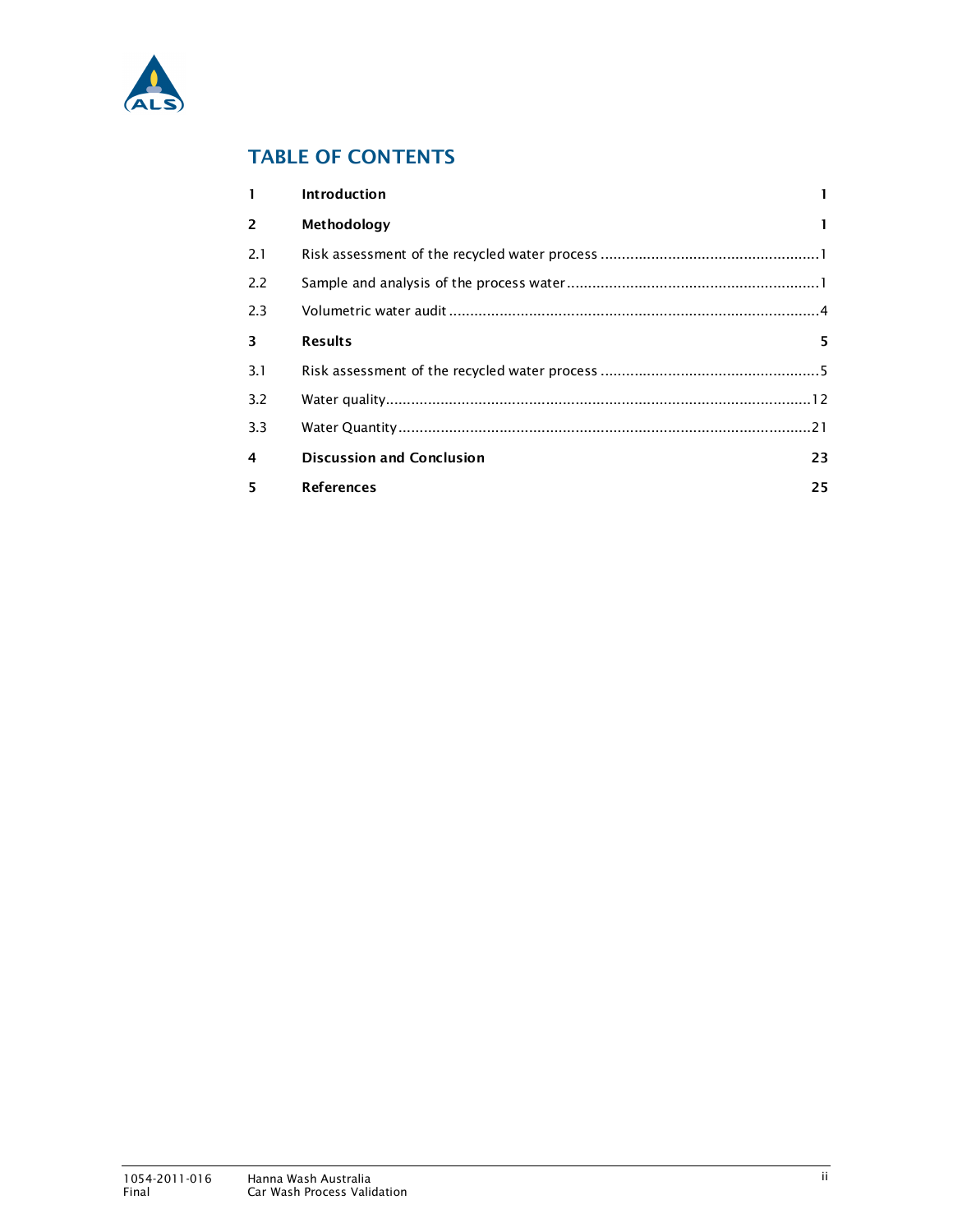

# 1 Introduction

Hanna Wash Australia have developed and installed a recycled water processing system at the Froggies Ecowash car wash facility at Rocla Road, Traralgon.

In order to determine the effectiveness the recycled water treatment process is, the system was investigated using the Australian Car Wash Association's "Guidelines for Water Recycling in Commercial Car Wash Facilities".

The guidelines required a risk assessment and a number of water quality tests at appropriate locations within the process train. Volumetric water use tests were also undertaken for both manual and automatic bays.

# 2 Methodology

The methodology essentially follows that set out in the guidelines for validation.

### 2.1 Risk assessment of the recycled water process

A risk assessment of the recycled water process was undertaken using the Guidelines for Water Recycling in Commercial Car Wash Facilities. This involved following the guidelines, developing a process flow diagram and answering questions relating to each process and critical control point within the process.

### 2.2 Sample and analysis of the process water

Based on the process flow diagram developed from the risk assessment, two sample points were chosen to represent the 'before' and 'after' treatment within the process. These water samples will be taken and transported to a laboratory and tested for the following parameters (as per the Guidelines):

- E. Coli;
- Heterotrophic Plate Count;
- Free Residual Chlorine (if chlorine is used to disinfect);
- Turbidity;
- Suspended Solids;
- Biological Oxygen Demand; and
- pH.

Water sampling was undertaken on 5 separate runs. The sampling runs reflected a range of busy / normal / quiet times for the auto wash.

The sampling procedures generally followed those set out in the guidelines:

### Pre-run Setup

Prior to the commencement of sampling, the following was conducted: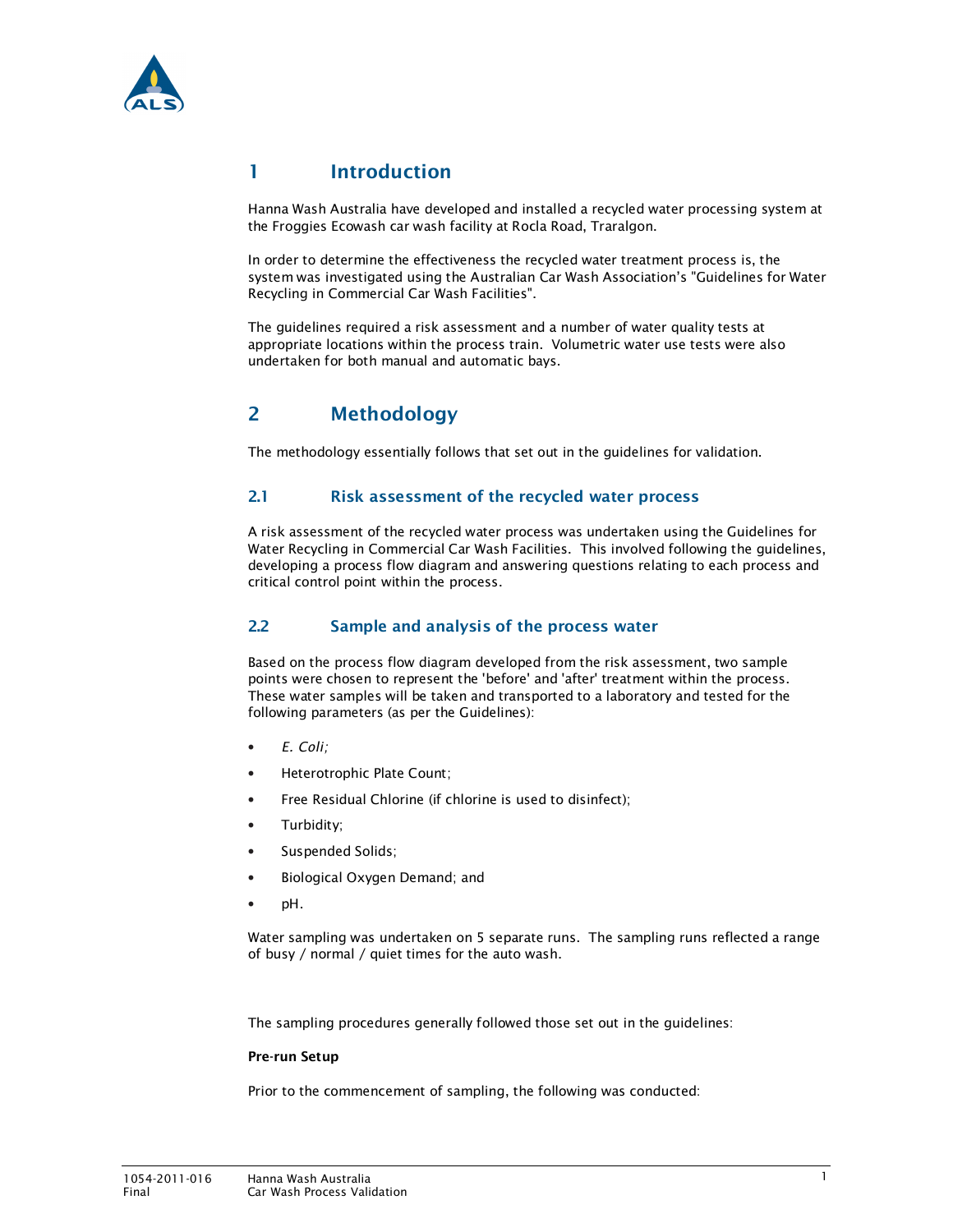

1. appropriate sample bottles were prepared for both source water and final effluent sampling;

2. sample collection devices were rinsed with water then dried (sample bailer for samples that cannot be reached);

3. field sheets were printed and ready to complete, and a digital camera was available; and

4. freezer bricks or equivalent were placed in the esky to keep samples cool.

### On-site Sampling Procedure

1. site owner / manager &/or system manufacturer representative was on-site during sampling to ensure the system is operating normally and to direct sampling staff to appropriate sample points;

2. system was visually inspected and any log books should be examined to observe any recent operational issues that should be noted prior to sampling (note log books were not observed in this project, however Max Hill provided verbal advice to ALS staff);

3. source water origin and final use of treated water was documented (i.e. 1 automatic bay only).

4. flow rate measurements were taken as part of the volumetric audit.

5. source water and final effluent samples were collected from the appropriate sample points;

6. sample bottles were labelled with the following information: time & date, source water / final effluent, site name. Chlorine residual was not applicable (there was no chlorination in the process), however field tests for chlorine residual were undertaken on the second sampling run to confirm this;

7. sample points were recorded to ensure the same sample point is used for all sampling events; and

8. sample bottles were placed immediately in esky with ice bricks and transported promptly to the laboratory for testing.

### Quality Assurance Samples

The following additional samples were collected on randomly selected sampling runs for quality assurance (QA) purposes:

1. Trip Blank – laboratory grade reagent water, contained in the same type of sample bottle being used in the sampling, and managed in exactly the same way as the samples for the duration of the round trip.

2. Field Duplicate – sampled in the same manner and maintained under the same conditions as the other samples.

Quality Assurance was undertaken on sample run #3 (28<sup>th</sup> February 2011).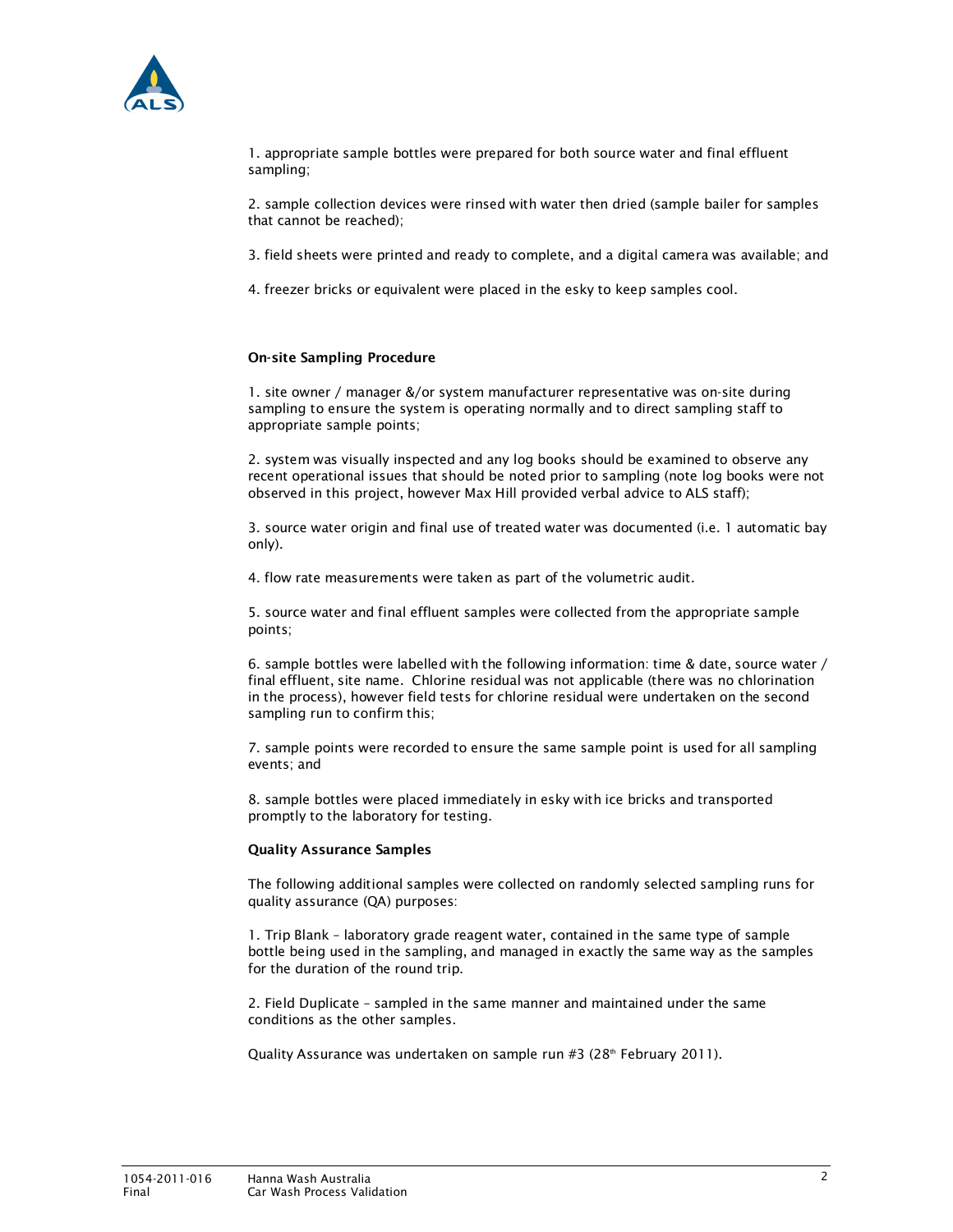



Figure 2–1: Location of sample point #1 (source water) – Tank #1



Figure 2–2: Location of sample point #2 (final effluent) – inside control room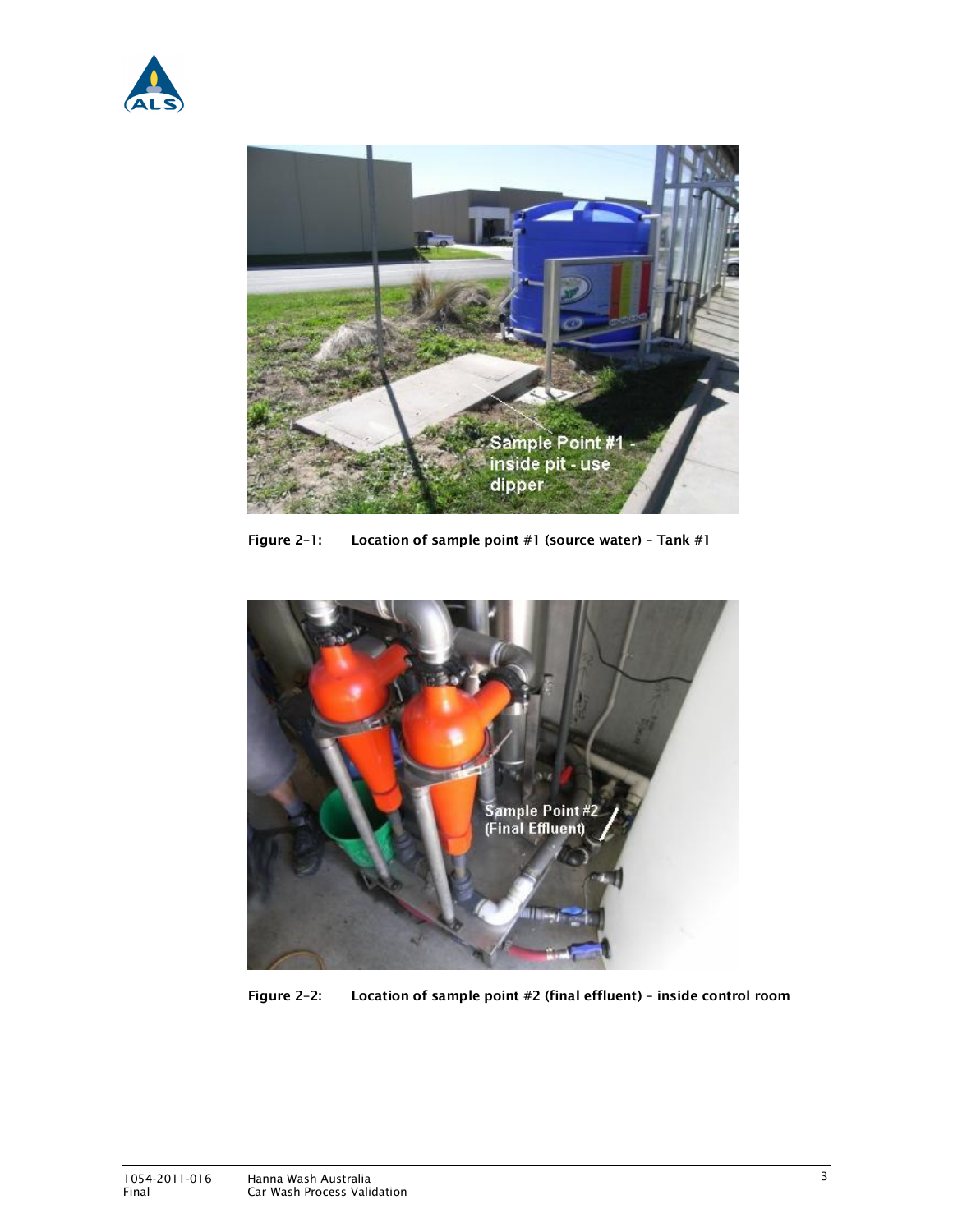



Figure 2–3: Location of some of the onsite process equipment

### 2.3 Volumetric water audit

A water audit of the facility wash undertaken to determine average use in both the manual self serve bays and the automatic bay. The methods used were as per standard methodology for volumetric car wash audit.

Manual Self Serve Bays.

For each bay (4 in total at this facility), a volumetric test was undertaken for both low pressure and high pressure settings of the hose / nozzle unit.

The low pressure setting was first selected within the control unit, and a stopwatch used to measure the volume used in 1 minute of operation. The volume was determined by running the hose / nozzle into a 60 litre plastic bin with a small hole in the lid for the nozzle, and weighing the bin and water before and after the test. The volume of water was determined using the relationship of  $1$  litre =  $1$  kg of water.

The same approach was used for the high pressure setting. As per the standard audit procedure, the high pressure test was for 3 minutes duration as recycled water was available. (If no recycled water available, the test is run for 5 minutes). The manual bay provides the user with recycled water option for the high pressure green rinse function. Other recycled water options could be provided to customers (i.e. during water restrictions) for high pressure soap, high pressure rinse and foam brush functions, which use no potable water. As such, while the 3 minute test is appropriate within the context of the ACWA Guidelines, it would not reflect a realistic potable water use for a typical car wash in a manual bay at the Hanna Wash facility, which would use less potable water due to the other recycled water options available. This is further discussed in section 4 of this report.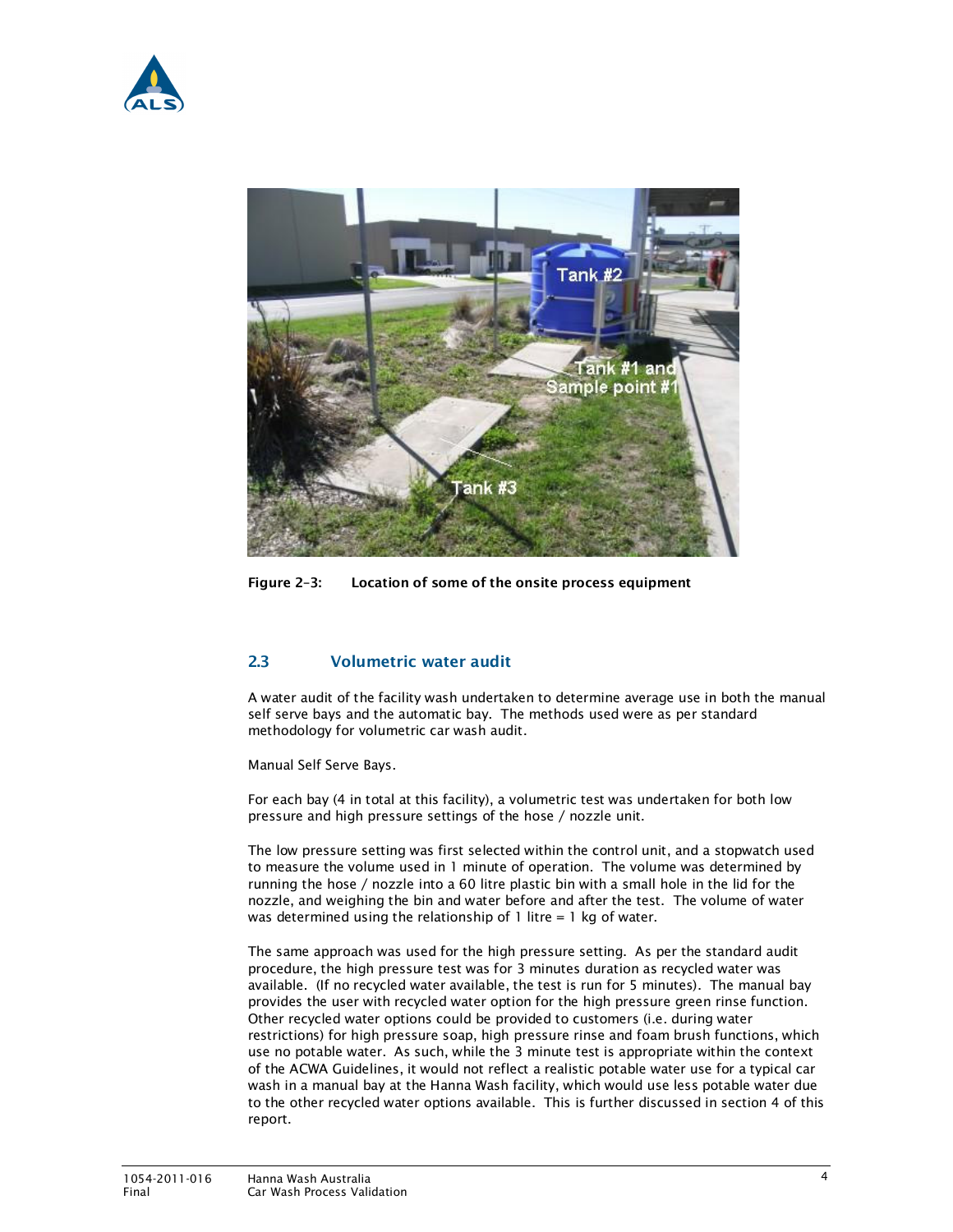

Automatic Bay

The automatic bay uses recycled wastewater as its main source of water, however some potable water is used within the process for final rinses and for mixing with various detergent and wax products. The potable water used within the auto bay was determined by reading the water meter (Gippsland Water's asset) attached to the property water connection, before and after each test.

As per standard audit procedure, the reverse osmosis unit was isolated for the test. The audit procedure calls for 5 'base' runs of the auto bay (i.e. the most basic of options for the customer) and then 5 'premium' runs of the auto bay. The meter was read before and after each of the runs, to establish the volume used for each run. Results were recorded.

# 3 Results

### 3.1 Risk assessment of the recycled water process

As per the Guidelines for Water Recycling in Commercial Car Wash Facilities a risk assessment was undertaken, and results are shown in the tables and figures below.

### Site details

### Table 3–1: Site Details

| <b>Business name</b>                               | Hanna Wash Australia Pty Ltd trading as Froggies Ecowash |
|----------------------------------------------------|----------------------------------------------------------|
| Site location (property address)                   | Rocla Road, Traralgon Victoria                           |
| Site owner                                         | Max Hill                                                 |
| Site manager                                       | Max Hill                                                 |
| Other employees                                    | Not presently but intend to.                             |
| Person Responsible for the recycling system        | Max Hill                                                 |
| Backup Person Responsible for the recycling system | Max Hill                                                 |

### System Details

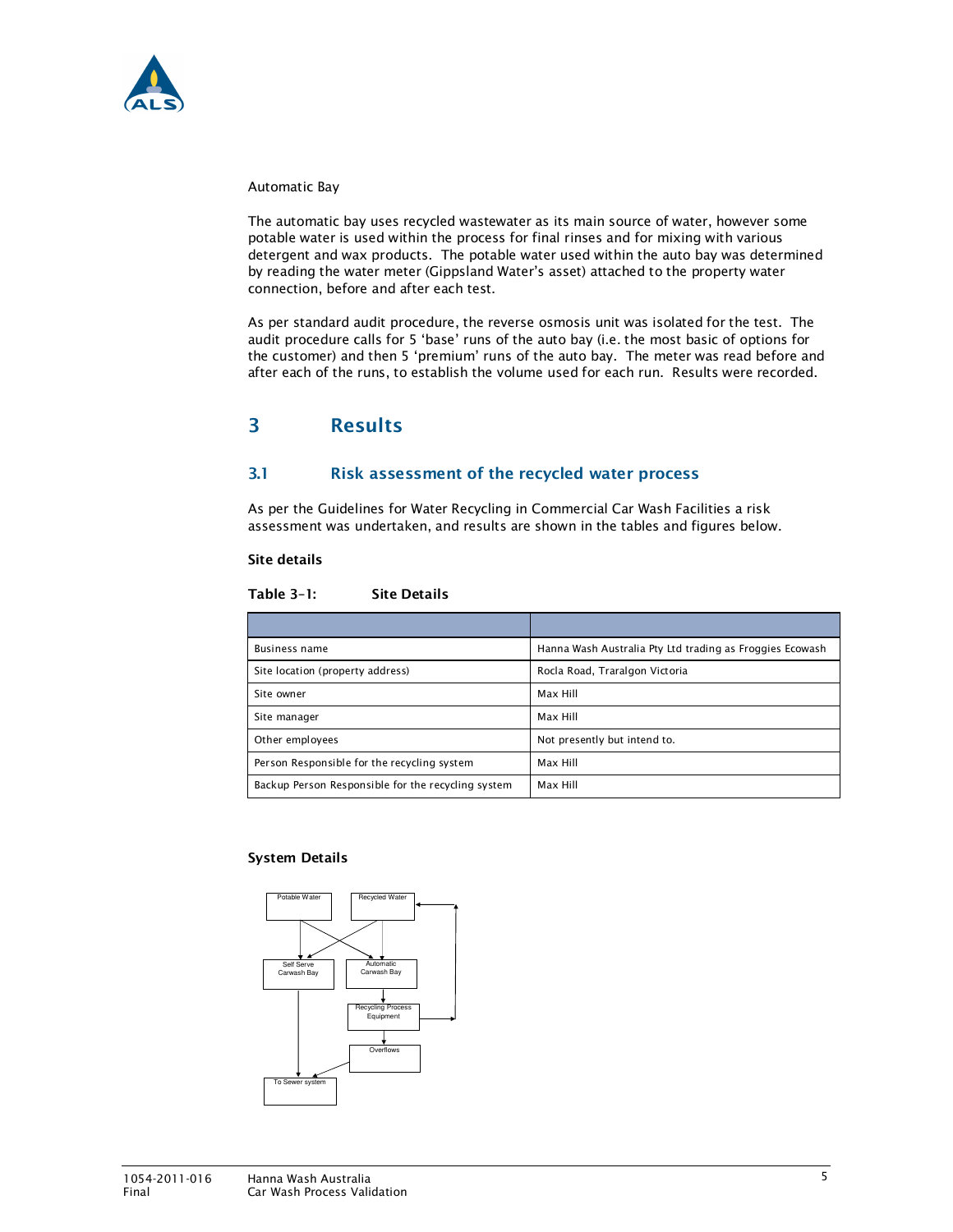



### Figure 3–1: Overview of water sources and destinations on site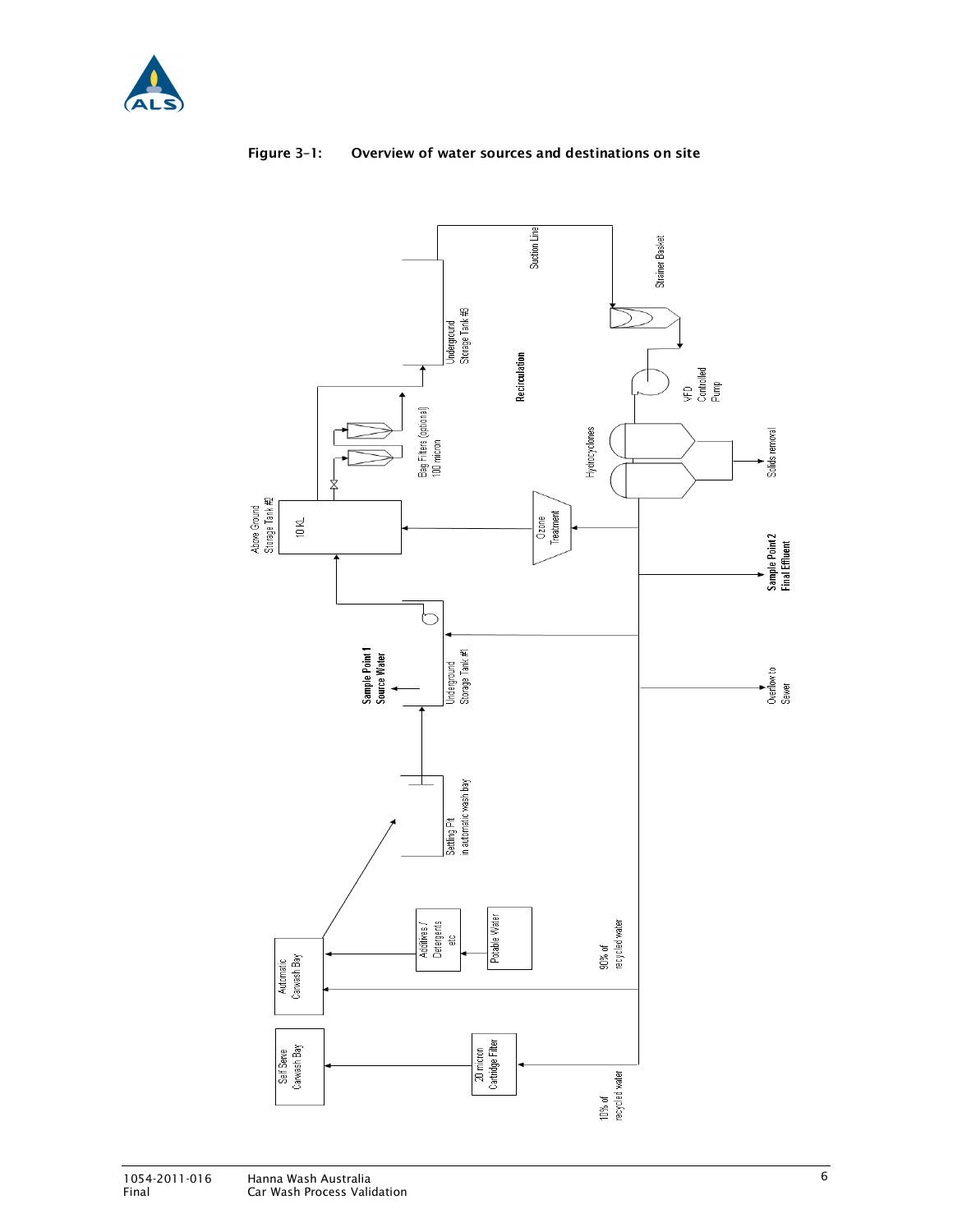

### Figure 3–2: Process flow diagram for recycled water

Table 3–2: System Details

| Water recycling system supplier                                                                                                                                                                   | Hanna Wash Australia                                                                                                        |
|---------------------------------------------------------------------------------------------------------------------------------------------------------------------------------------------------|-----------------------------------------------------------------------------------------------------------------------------|
| Water recycling system supplier contact<br>details (include contact persons name<br>and business and after hours telephone<br>number)                                                             | Max Hill, Hanna Wash                                                                                                        |
| Water recycling system supplier<br>secondary contact details (include the<br>same information for the secondary<br>contact in the event that the primary<br>contact is unreachable) if applicable | Max Hill, Hanna Wash                                                                                                        |
| Source water origin (is water recycled<br>from the auto bays, self serve bays, both<br>or from other origins. If other, specify)                                                                  | Auto bay - recycled water and potable water<br>Manual bays - recycled water and potable water                               |
| Treated water final use (is treated water<br>used in the auto bays, self serve bays,<br>both or other areas. If other, specify)                                                                   | Main use is in the auto bay (estimated to be 90%), the remainder is<br>used in the manual bays as an option for customers.  |
| Who is responsible for day-to-day<br>operation of the recycling system?<br>(Include company name, contact person's<br>business and after hours telephone<br>numbers)                              | Max Hill, Hanna Wash                                                                                                        |
| Major system technologies (including<br>filtration, flocculation, sedimentation,<br>hydrocyclone separation etc)                                                                                  | Settling pit, bag filtration (optional), hydrocyclones, ozone<br>treatment, advanced oxidisation, optional enzyme additive. |
| Mode/s of disinfection (if any)                                                                                                                                                                   | Ozonation, advanced oxidisation, optional enzyme additive.                                                                  |

### Critical Control Points

The following critical control points were identified in the audit and results of standard questions were answered in the tables below.

- Bag Filter
- Flow through process tanks
- Final Product Storage Tank\*
- Ozonation
- Source Water
- Recycled water Supply

\*The final product storage tank is continuously recycling.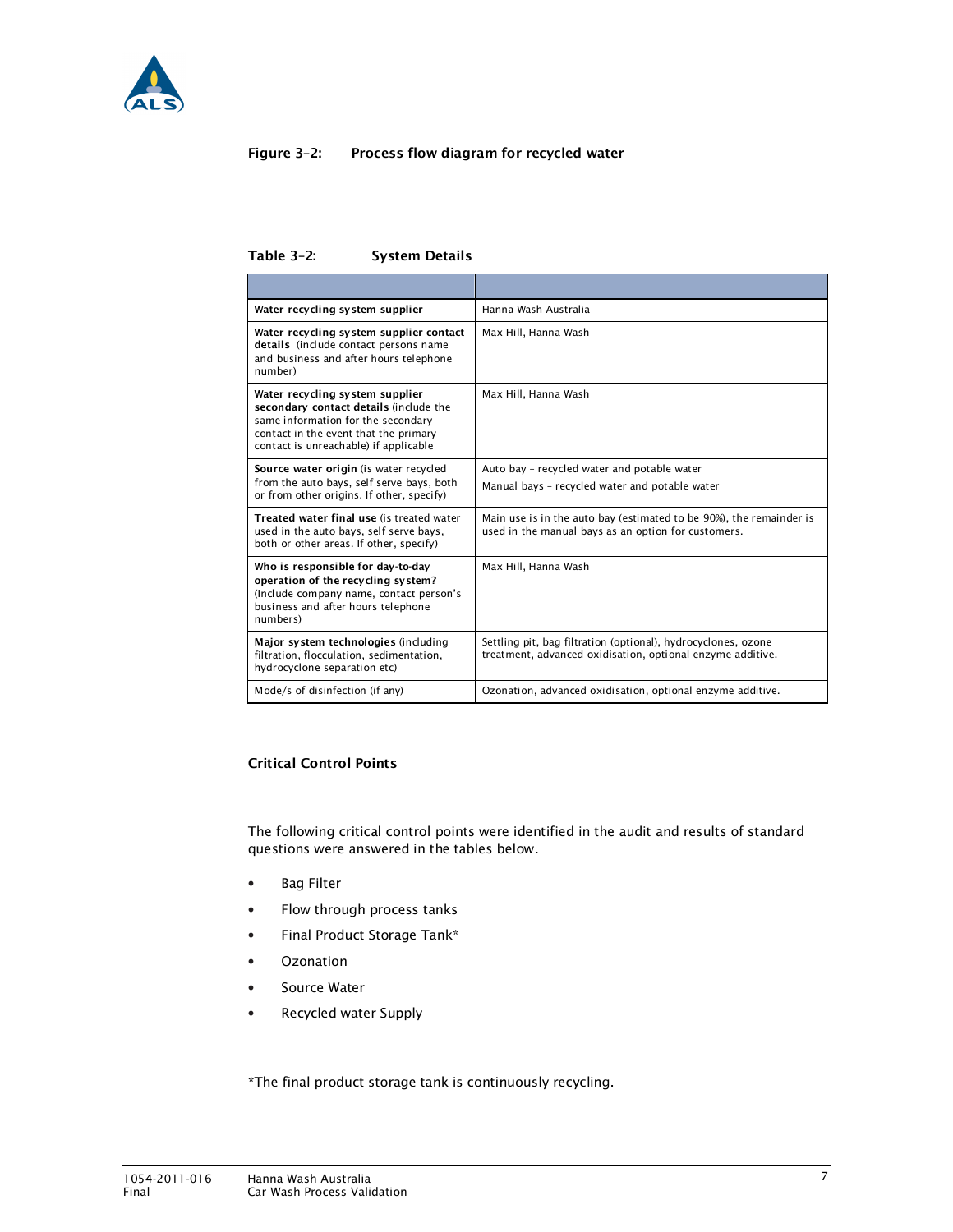

| <b>Hazards associated with</b><br><b>Bag Filters</b> | Assessment of Management of<br><b>Risks Associated with Bag</b><br><b>Filters</b>                                                         | Risk Management Details.                                                                                                                                                                  |
|------------------------------------------------------|-------------------------------------------------------------------------------------------------------------------------------------------|-------------------------------------------------------------------------------------------------------------------------------------------------------------------------------------------|
|                                                      | Does your system incorporate bag<br>filtration?<br>⊠ Yes (if yes, continue with this<br>section)<br>Q No (if no, move on to next section) | Yes, however the bags are not part of<br>the recycled water system as such,<br>they are operated manually for the<br>removal of sludge on an as needs<br>basis.                           |
|                                                      | Does you bag filter/s have any alarms<br>in place?<br>Q Yes<br><b>⊠</b> No                                                                | Alarms are not needed at this time as<br>there as is typically $6 - 12$ months of<br>operation before bag system would<br>be used.                                                        |
| Carry over of solids and carry<br>over of pathogens  | Are all staff trained in maintaining<br>bag filters?<br><b>⊠</b> Yes<br>Q No                                                              | At present there is only one staff<br>member and there is a full manual<br>available.                                                                                                     |
|                                                      | How often are bag filters replaced?                                                                                                       | As required, they are throw away<br>bags.                                                                                                                                                 |
|                                                      | Is regular inspection of your bag<br>filters part of your maintenance<br>program?<br><b>⊠</b> Yes<br>Q No                                 | As per details above, the bags are not<br>a continuous part of the process and<br>are only operated manually as<br>required. They would be inspected<br>as part of this manual operation. |
|                                                      | Other issues associated with bag<br>filters?                                                                                              |                                                                                                                                                                                           |

### Table 3–3: Bag Filters

### Table 3–4: Flow Through Process Tanks

| Hazards associated with<br>Flow through process<br>tanks | Assessment of Management of<br><b>Risks Associated with Bag</b><br><b>Filters</b>                                                                                          | Risk Management Details.                                                                                                                                                                                                              |
|----------------------------------------------------------|----------------------------------------------------------------------------------------------------------------------------------------------------------------------------|---------------------------------------------------------------------------------------------------------------------------------------------------------------------------------------------------------------------------------------|
|                                                          | Does your system incorporate any<br>flow through process tanks?<br>⊠ Yes (if yes, continue with this<br>section)<br>Q No (if no, move on to next section)                  |                                                                                                                                                                                                                                       |
| Pathogen survival (lack of<br>disinfection)              | Does your system incorporate<br>disinfection?<br>⊠ Yes<br>Q No                                                                                                             | If no, how will you address the risk of<br>pathogen growth through the<br>treatment system?                                                                                                                                           |
| Carry over pathogens                                     | How often are the insides of the<br>process tanks inspected for<br>cleanliness? Does this appear<br>adequate to avoid excessive slime<br>build up?<br><b>⊠</b> Yes<br>Q No | The process tanks do not appear to<br>be building up slime growth. Tanks<br>are part of the ozonated water<br>recycling loop so is continuously<br>disinfected.<br>Inspection generally occurs once per<br>week for the whole system. |
|                                                          | Are process tanks drained when<br>system is shut down or idle for<br>extended periods of time?<br>Q Yes<br>Q No                                                            | n/a. System has not been shut down<br>since current owners have installed<br>new system.<br>Drainage not required.                                                                                                                    |
|                                                          | Other issues associated with holding<br>/ storage tanks.                                                                                                                   |                                                                                                                                                                                                                                       |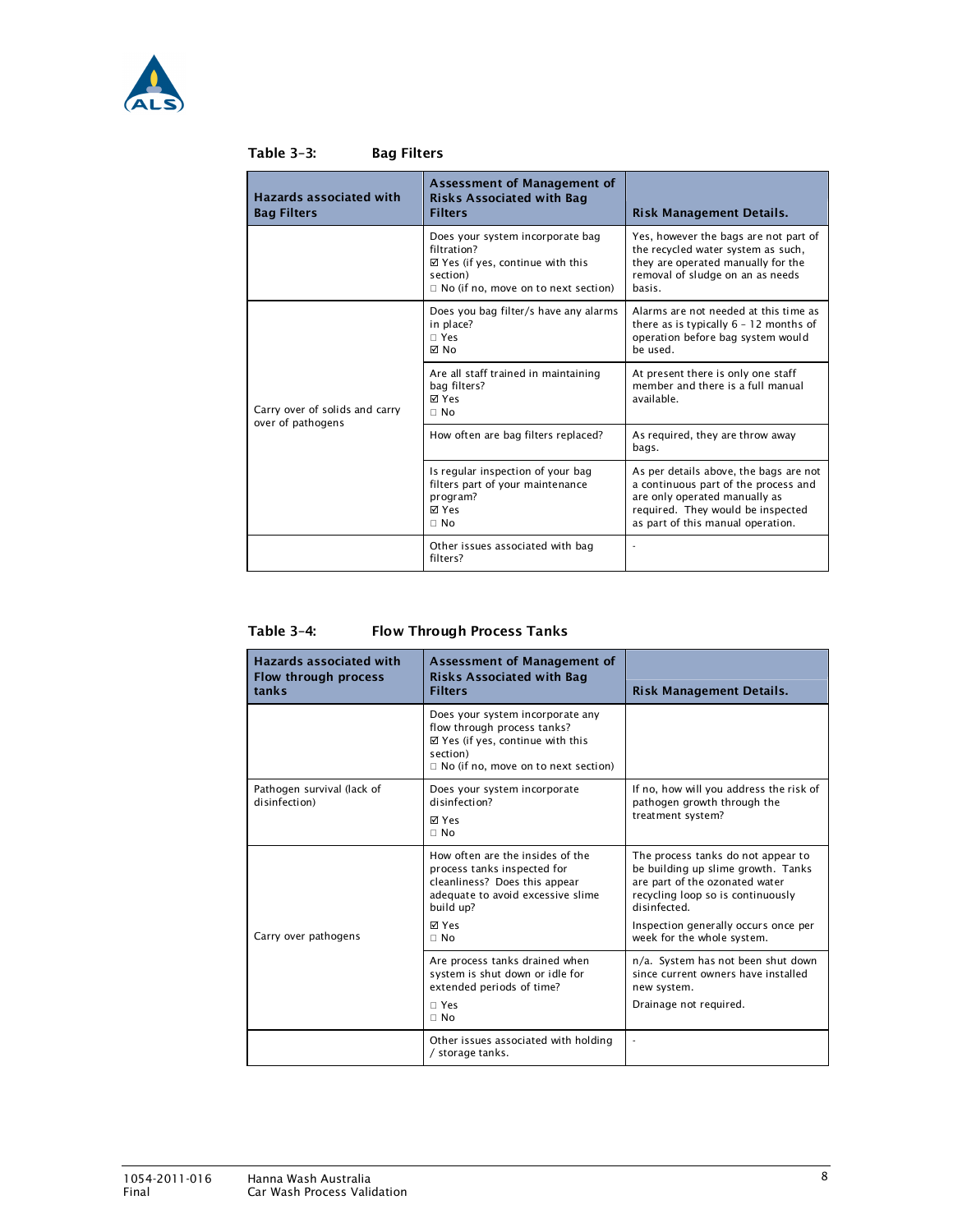

| Table 3-5: | <b>Final Product Storage Tank</b> |
|------------|-----------------------------------|
|------------|-----------------------------------|

| <b>Hazards associated with</b><br><b>Final Product Storage</b><br><b>Tanks</b> | Assessment of Management of<br><b>Risks Associated with Bag</b><br><b>Filters</b>                                                                                                        | <b>Risk Management Details.</b>                                                                                                                                    |
|--------------------------------------------------------------------------------|------------------------------------------------------------------------------------------------------------------------------------------------------------------------------------------|--------------------------------------------------------------------------------------------------------------------------------------------------------------------|
|                                                                                | Does your system incorporate a final<br>product storage tank?<br>⊠ Yes (if yes, continue with this<br>section)<br>Q No (if no, move on to next section)                                  | Yes, but it operates as an on demand<br>tank rather than a final storage tank.<br>As the system continuously recycles<br>water, it's not really a 'final' storage. |
| Pathogen survival (lack of<br>disinfection)                                    | Does your system incorporate<br>disinfection?<br><b>⊠</b> Yes<br>Q No                                                                                                                    | Yes, ozonation, advanced oxidisation,<br>optional enzyme additive.                                                                                                 |
| Low / malfunctioning ozone<br>treatment                                        |                                                                                                                                                                                          | See risk table for ozonation below                                                                                                                                 |
|                                                                                | How often are the insides of the final<br>product storage tanks inspected for<br>cleanliness? Does this appear<br>adequate to avoid excessive slime<br>build up?<br><b>⊠</b> Yes<br>Q No | The final product storage tank does<br>not appear to be building up slime<br>arowth.<br>Inspection generally occurs once per<br>week for the whole system.         |
| Carry over pathogens                                                           | Is water from the final storage tank<br>recirculated to avoid stagnation?<br><b>⊠</b> Yes<br>Q No                                                                                        | Yes, and continuously re-treated.                                                                                                                                  |
|                                                                                | Are process tanks drained when<br>system is shut down or idle for<br>extended periods of time?<br>Q Yes<br>Q No                                                                          | n/a. System has not been shut down<br>since current owner has installed new<br>system.<br>Drainage on shut down is not<br>necessary.                               |
|                                                                                | Other issues associated with final<br>storage tanks.                                                                                                                                     |                                                                                                                                                                    |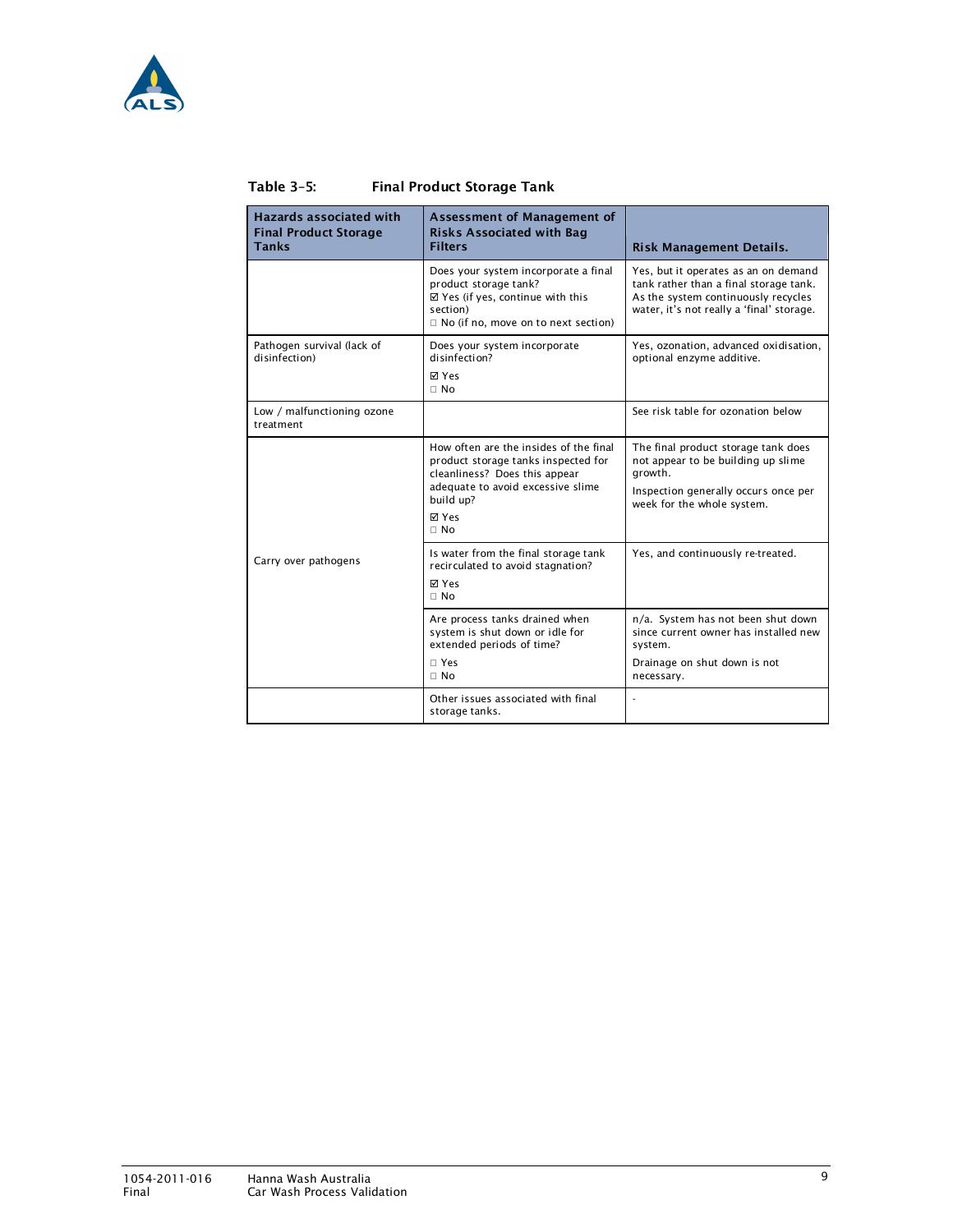

| <b>Hazards associated with</b><br><b>Ozonation</b> | Assessment of Management of<br><b>Risks Associated with Bag</b><br><b>Filters</b>                                                                    | Risk Management Details.                                                               |
|----------------------------------------------------|------------------------------------------------------------------------------------------------------------------------------------------------------|----------------------------------------------------------------------------------------|
|                                                    | Does your system incorporate<br>Ozonation?<br>⊠ Yes (if yes, continue with this<br>section)<br>Q No (if no, move on to next section)                 | Yes.                                                                                   |
| Ozone system maintenance                           | How often is the ozone system<br>serviced? Who services the system?                                                                                  | Max Hill services the system.                                                          |
|                                                    | Do you have an alarm on your ozone<br>system to indicate when it has failed?<br>Q Yes<br>⊠ No                                                        | An alarm could be installed in the<br>future as required.                              |
|                                                    | Are their clearly designed<br>maintenance procedures in the event<br>of ozone system failure?<br>⊠ Yes<br>O No                                       | There is a full manual for the whole<br>reclaimed water system.                        |
| Low ozone does rate                                | Are staff trained in detecting ozone<br>system failure and administering<br>these procedures?<br>⊠ Yes<br>O No                                       | Max Hill is the only staff present at<br>this point, and is fully trained.             |
|                                                    | Are you aware whether or not your<br>ozone dosage rate has been<br>optimised to perform the desired<br>function (remove odour, pathogens<br>$etc$ )? | Optimisation has occurred and is a<br>continuous process.                              |
|                                                    | ⊠ Yes<br>Q No                                                                                                                                        |                                                                                        |
|                                                    | Is water from the final storage tank<br>recirculated to avoid stagnation?<br><b>M</b> Yes<br>Q No                                                    | Yes, and continuously re-treated.                                                      |
| Carry over pathogens                               | Are process tanks drained when<br>system is shut down or idle for<br>extended periods of time?                                                       | n/a. System has not been shut down<br>since current owner has installed new<br>system. |
|                                                    | Q Yes<br>O No                                                                                                                                        | Drainage not necessary.                                                                |
|                                                    | Does your system incorporate any<br>other disinfection barrier?<br><b>⊠</b> Yes<br>Q No                                                              | Advanced oxidisation, optional<br>enzyme additive                                      |
|                                                    | Other issues associated with<br>ozonation.                                                                                                           | L,                                                                                     |

### Table 3–6: Ozonation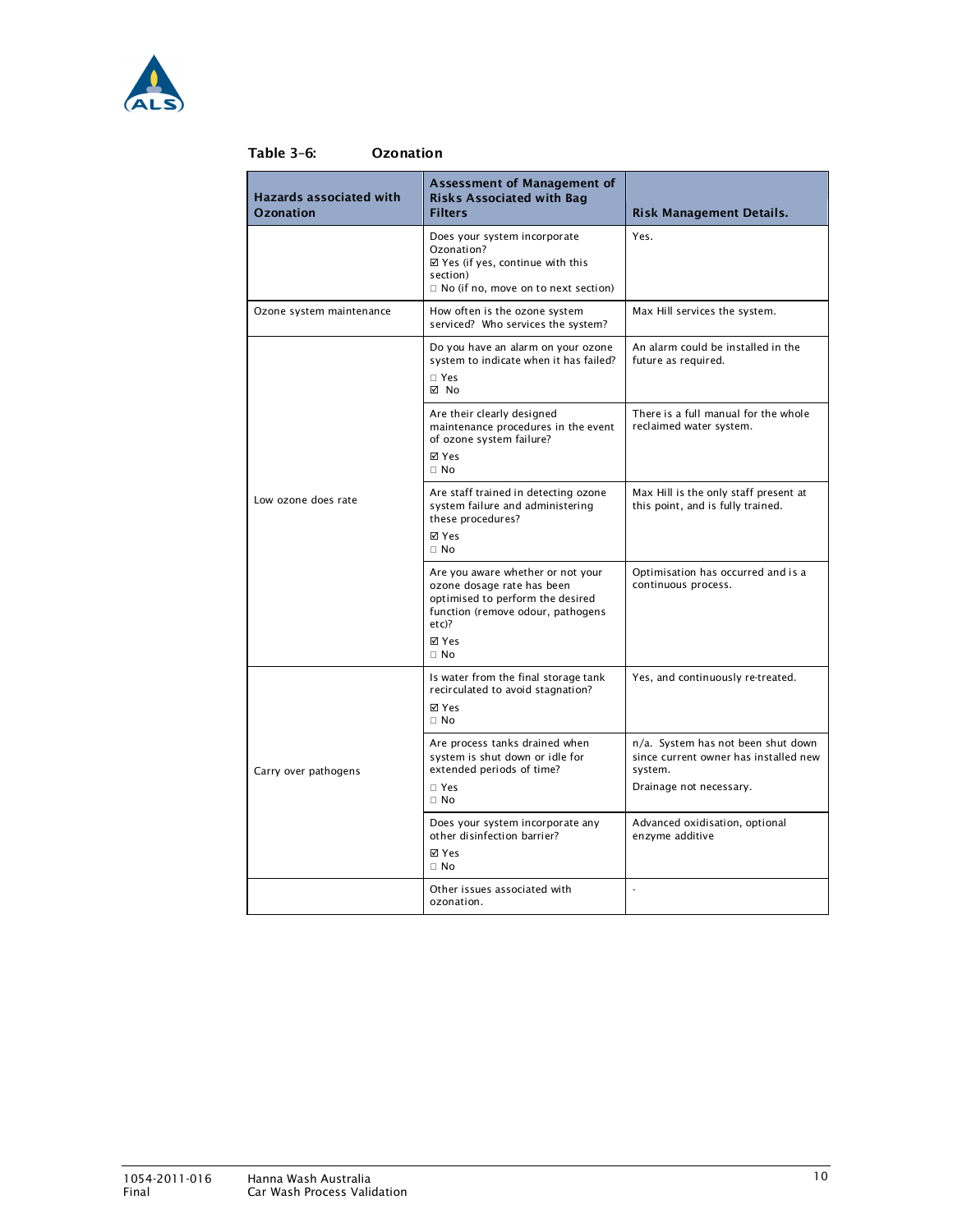

### Table 3–7: Source Water

| <b>Hazards associated with</b><br><b>Source Water</b>      | <b>Assessment of Management of</b><br><b>Risks Associated with Bag</b><br><b>Filters</b>                                                                     | Risk Management Details.                                                                                                           |
|------------------------------------------------------------|--------------------------------------------------------------------------------------------------------------------------------------------------------------|------------------------------------------------------------------------------------------------------------------------------------|
| <b>Elevated suspended solids</b><br>(SS)                   | Are solids traps maintained<br>sufficiently to minimise the build-up<br>of solids and subsequent elevation in<br>SS in source water?<br><b>⊠</b> Yes<br>Q No | Yes, the solids traps are regularly<br>cleaned out by a septic tank cleaning<br>contractor, estimated to be every 6 -<br>12 months |
| Elevated nutrients, chemicals,<br>oil / petroleum products | Do you have signage to direct<br>customers what not to dispose of in<br>car wash bays from which water is<br>recycled?<br>Q Yes<br>⊠ No                      | Signage may be erected as part of the<br>re-branding of the site.                                                                  |
| Pathogens                                                  | Do you have signage to ensure<br>animal trailers and others are not<br>washed in self serve bays?<br>Q Yes<br>Q No<br>$\boxtimes$ N/A                        | Water is recycled from the auto bay<br>only.                                                                                       |
|                                                            | Do you recycle wastewater from the<br>dog wash?<br>Q Yes<br>Q No<br>$\boxtimes$ N/A                                                                          | No dog wash on site.                                                                                                               |
|                                                            | Other issues associated with source<br>water.                                                                                                                |                                                                                                                                    |

### Table 3–8: Recycled Water Supply

| <b>Hazards associated with</b><br><b>Recycled Water Supply</b>   | Assessment of Management of<br><b>Risks Associated with Bag</b><br><b>Filters</b>                | Risk Management Details.                                                                                                   |
|------------------------------------------------------------------|--------------------------------------------------------------------------------------------------|----------------------------------------------------------------------------------------------------------------------------|
|                                                                  | Are their clearly defined maintenance<br>procedures for the recycled system?<br>া Yes<br>O No    | There is a full manual for the recycled<br>water system.                                                                   |
| Odours, pathogens, soaps and<br>wax residuals in recycled water. | Are all staff trained in administering<br>these procedures?<br>⊠ Yes<br>Q No                     | Max Hill is the only staff member at<br>present and is fully trained to<br>administer procedures.                          |
|                                                                  | Are the alarms on the system to alert<br>operator when something goes<br>wrong?<br>Q Yes<br>⊠ No | Alarms are to be installed, however<br>the current computer controlled<br>system has the ability to record/send<br>alarms. |
|                                                                  | Other issues associated with recycled<br>water supply water.                                     |                                                                                                                            |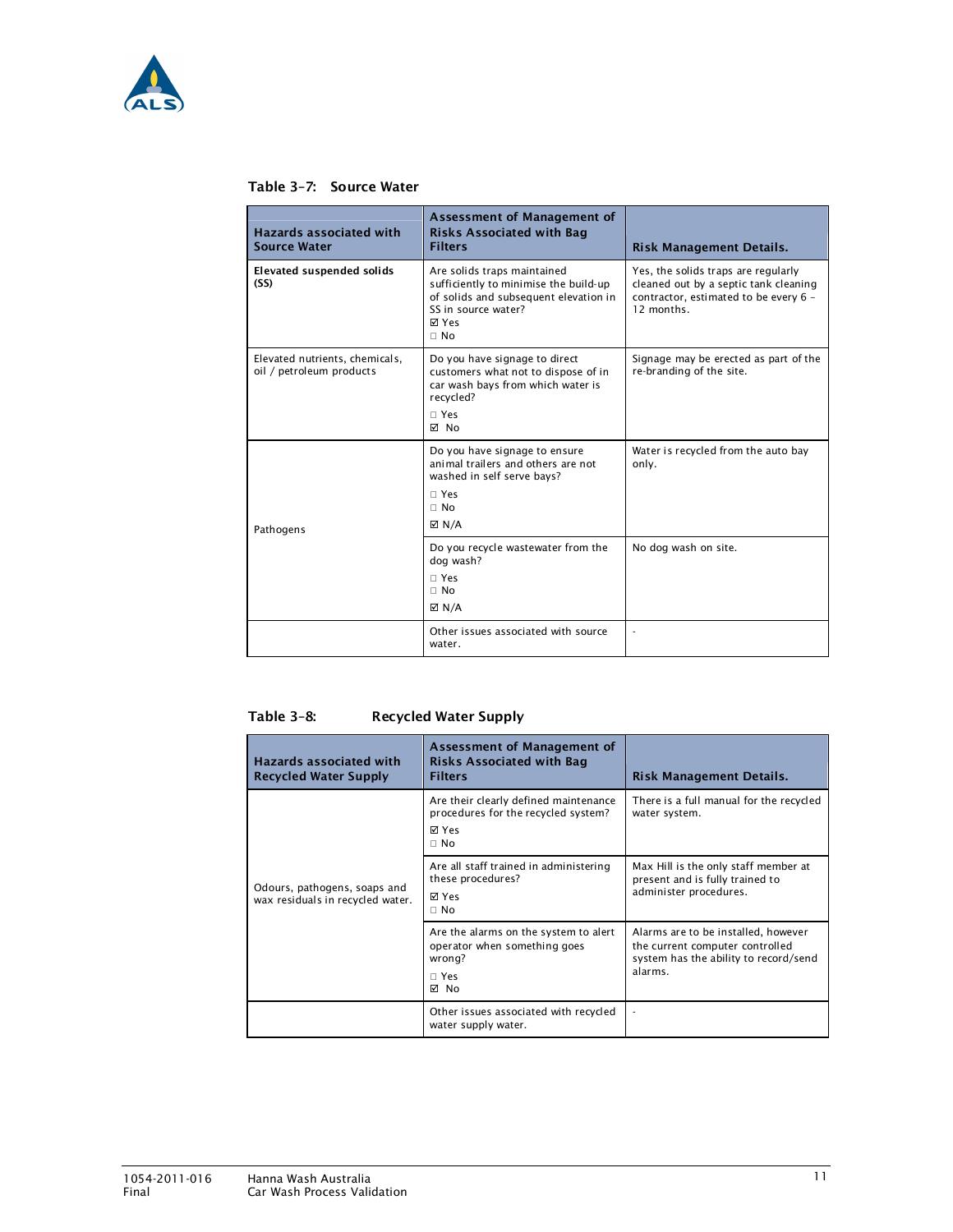

### Operational and Maintenance Plan

There is a full manual for the recycled water system. The manual covers a broad range of procedures including Start-up, Normal Operating, Shut-down and Emergency Shut-down. Maintenance procedures for the recycled water system are contained in the manual. Maintenance is part of the on-going running of the facility.

### Incident Reporting

It is recommended that an incident reporting protocol that all staff are aware of which is followed in response to an incident (e.g. treatment failure, pipe burst, system malfunction etc).

Max Hill is responsible for incident reporting on site. This is recorded in a diary at present. There is an intention to move to a full incident reporting system.

### Training Requirements

Once the site is up and running, there will eventually be others trained to operate the site. There will be training requirements associated with this, a training manual and full training will be implemented in the near future.

### 3.2 Water Quality

Water samples were obtained on site on 5 separate occasions and analysed. Sample point #1 is 'source water' and sample point #2 is 'final effluent'. Results for water quality tests are shown in Table 3–9 and in Figure 3–3 to Figure 3–9.

Tank #1 was chosen as the best location for source water – i.e. sample point #1 (refer to Figure 3–2). There were several reasons for this:

- The wash bay pit is not recommended as a sampling point within the ACWA guidelines (Table 7) because it is thought to be difficult to get a homogenous sample from the pit.
- Tank  $#1$  is the first contact point for the source water into the continuous recycling loop and provided a representation (although a diluted one) as to the source water quality, especially soon after a car was washed (which was the case during sampling runs).

Sample point #1 represents a combination of both source water and treated water and as such, the difference in analyses results between sample points #1 and #2 provides only a 'lower bound' estimation of the effectiveness of the process train. It is a reasonable assumption that the source water was probably 'dirtier' and contained higher levels of all analysed parameters including E. Coli, than is reflected in the results of the analyses of water from sample point #1 in this study. The actual treatment effectiveness is likely to be better than by comparison of results from sample points #1 and #2, and this needs to be taken into account when considering Table 3–9 and Figure 3–9.

The ACWA Guidelines are based on 'Batch' processing systems where source water is typically untreated (and easily sampled) prior to entering the treatment train. The AquaChem/Hanna Wash Australia Reclaim System at the Traralgon facility is a 'Continuous' process system so it is not possible to locate a source water sample point in the system that is not the wash bay pit.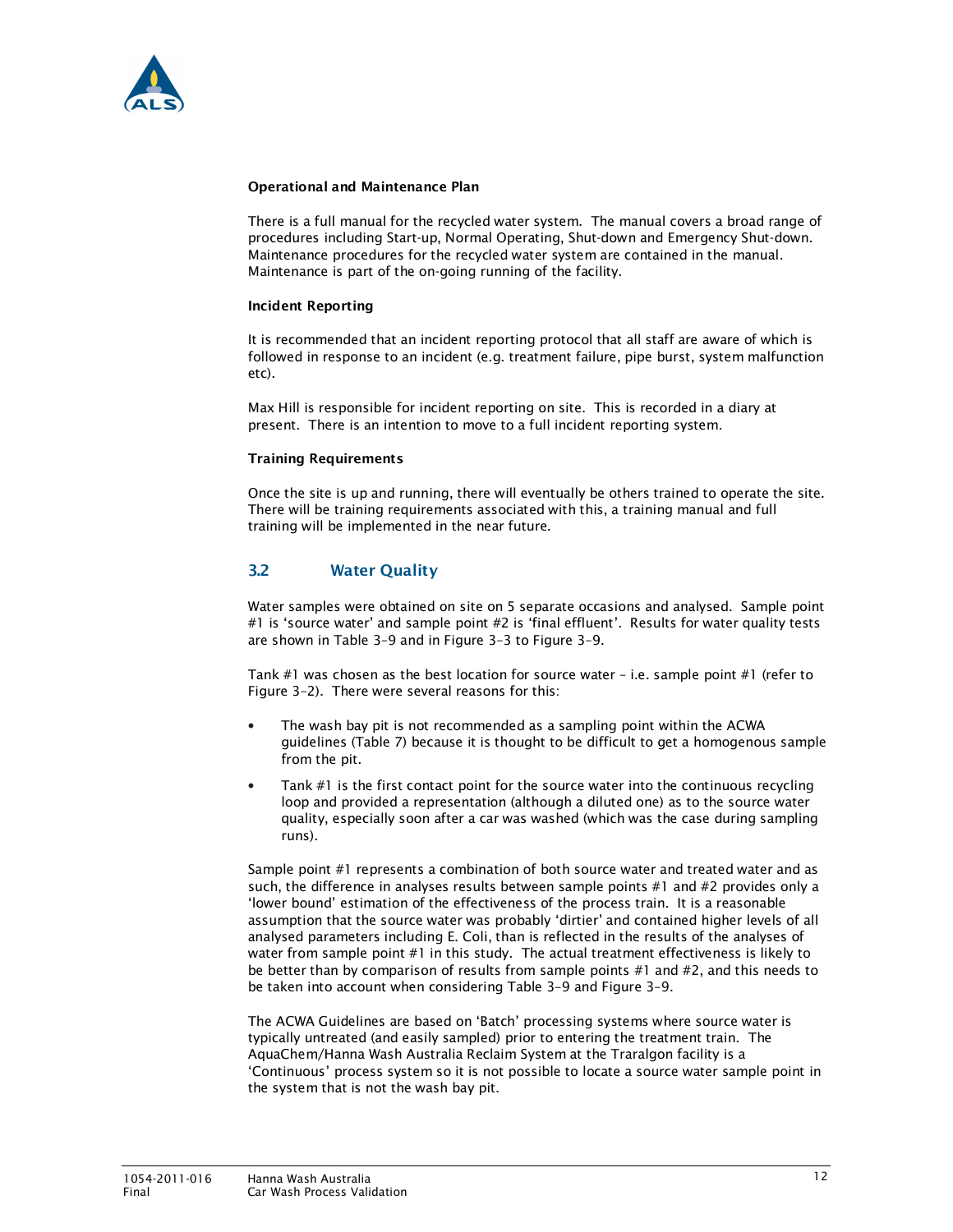

Sample point # 2 does however provide a good representation of the final effluent quality, and these water quality results can be directly compared to the target water quality limits within the ACWA guidelines.

One water quality test to be undertaken was for residual chlorine. However, the process equipment at the Traralgon facility did not use chlorine as a disinfectant. To confirm this, an on-site residual chlorine test was undertaken on samples from run #2. The results showed no detectable residual chlorine present in the source or recycled water.

Of the 5 sample runs, the first test conducted on 14th February, 2011 was undertaken on the recycled water system which was operating without any enzyme additive or 'Aqua Key' being dosed into the system (Aqua Key is the active ingredient in the 'Advanced Oxidation' component of the recycled water system). During the subsequent sample runs (2-5), the recycled water system was operating with these additives included.

| <b>Date</b>                 | <b>Sample</b><br>point | pH          | <b>Biological</b><br>Oxygen<br><b>Demand</b> | <b>Suspended</b><br><b>Solids</b> | <b>Turbidity</b>         | Heterotrophic<br><b>Plate Count</b> | E. Coli        |
|-----------------------------|------------------------|-------------|----------------------------------------------|-----------------------------------|--------------------------|-------------------------------------|----------------|
|                             |                        | pH unit     | mg/L                                         | mq/L                              | <b>NTU</b>               | cells/ml                            | cells/100ml    |
| <b>Target level</b>         |                        | $6.5 - 8.5$ | 20                                           | 30                                | $\overline{\phantom{a}}$ | ÷.                                  | 10             |
|                             |                        |             |                                              |                                   |                          |                                     |                |
| Sample Run #1               | SP <sub>1</sub>        | 7.3         | 21                                           | 22                                | 18                       | 100000                              | 340            |
| 14/02/2011                  | SP <sub>2</sub>        | 7.4         | 23                                           | 9                                 | 13                       | 100000                              | 25             |
|                             |                        |             |                                              |                                   |                          |                                     |                |
| Sample Run #2               | SP <sub>1</sub>        | 7.8         | 17                                           | 14                                | 18                       | 100000                              | 15             |
| 21/02/2011                  | SP <sub>2</sub>        | 7.9         | 17                                           | 11                                | 18                       | 65000                               | $\mathbf 0$    |
|                             |                        |             |                                              |                                   |                          |                                     |                |
| Sample Run #3               | SP <sub>1</sub>        | 7.6         | 5                                            | 8                                 | 9.6                      | $>10000*$                           | 6              |
| 28/02/2011                  | SP <sub>2</sub>        | 7.6         | 5                                            | 6                                 | 10                       | $>10000*$                           | $\mathbf 0$    |
|                             |                        |             |                                              |                                   |                          |                                     |                |
| Sample Run #4               | SP <sub>1</sub>        | 7.7         | 21                                           | 23                                | 23                       | $>10000*$                           | 62             |
| 8/02/2011                   | SP <sub>2</sub>        | 7.6         | 6                                            | 8                                 | 17                       | $>10000*$                           | $\overline{4}$ |
|                             |                        |             |                                              |                                   |                          |                                     |                |
| Sample Run #5               | SP <sub>1</sub>        | 7.2         | 33                                           | 26                                | 30                       | $>10000*$                           | 120            |
| 23/03/2011                  | SP <sub>2</sub>        | 7.2         | 31                                           | 24                                | 33                       | $>10000*$                           | 44             |
|                             |                        |             |                                              |                                   |                          |                                     |                |
| Average                     | SP1                    | 7.52        | 19.4                                         | 18.6                              | 19.72                    | 100000                              | 108.6          |
|                             | SP <sub>2</sub>        | 7.54        | 16.4                                         | 11.6                              | 18.2                     | 82500                               | 14.6           |
| Treatment<br>effectiveness^ |                        |             |                                              |                                   |                          |                                     |                |
| Removal (%)                 |                        | $-0.3%$     | 15.5%                                        | 37.6%                             | 7.7%                     | 15.2%                               | 86.6%          |

### Table 3–9: Water quality results for the 5 sample runs

\*For statistical purposes, results with a '>' symbol were treated as if the symbol did not exist (i.e. a result of >10,000 was set to 10,000 in order to calculate average values for heterotrophic plate count).

^As per discussion on page 12, treatment effectiveness results shown in Table 3–9 are considered to be a minimum that could be expected. The dilution of sample point #1 (source water) with treated process within Tank #1 meant that these samples were not as 'dirty' as could be expected for source water.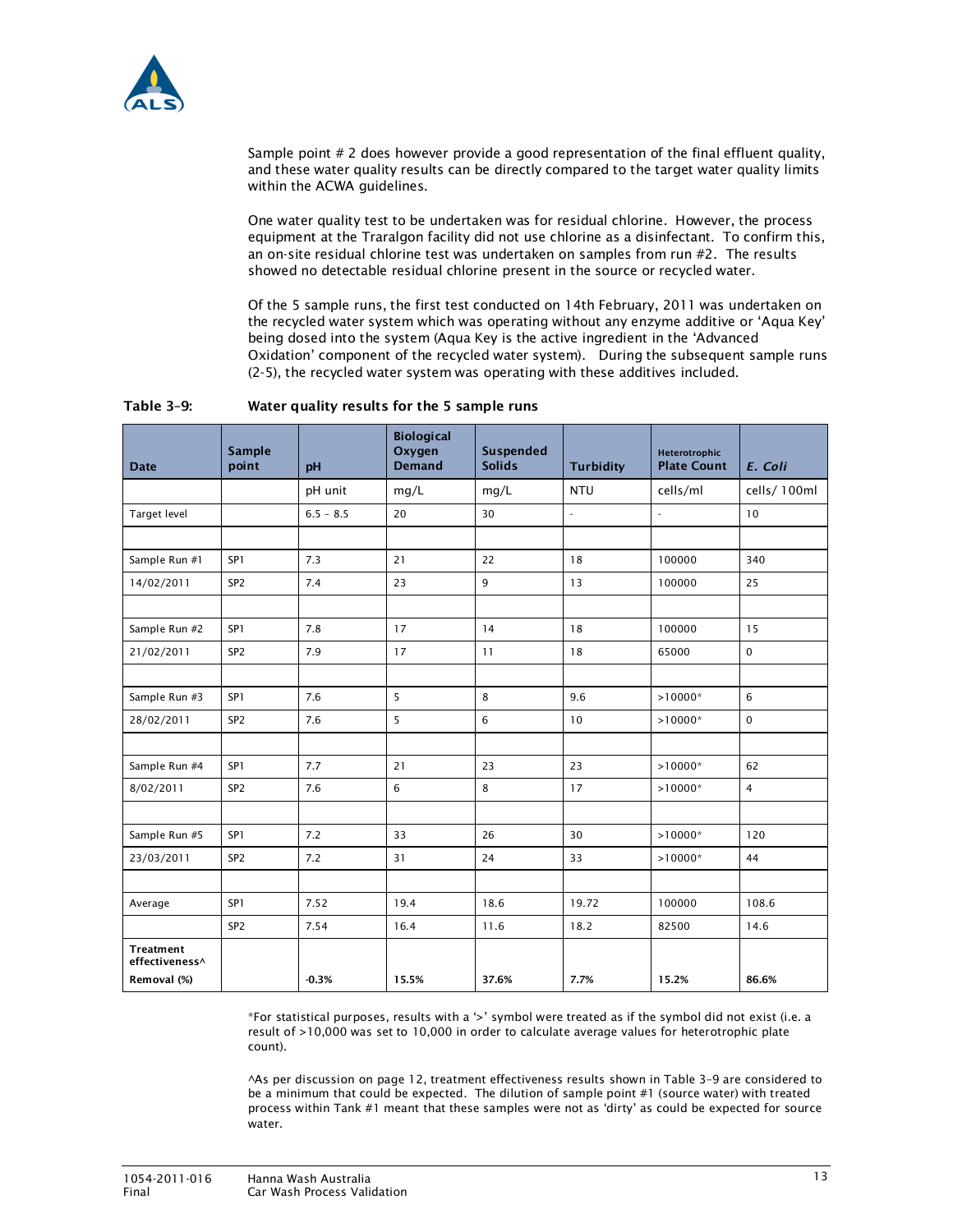



Figure 3–3: Water Quality results - pH



Figure 3–4: Water Quality results - BOD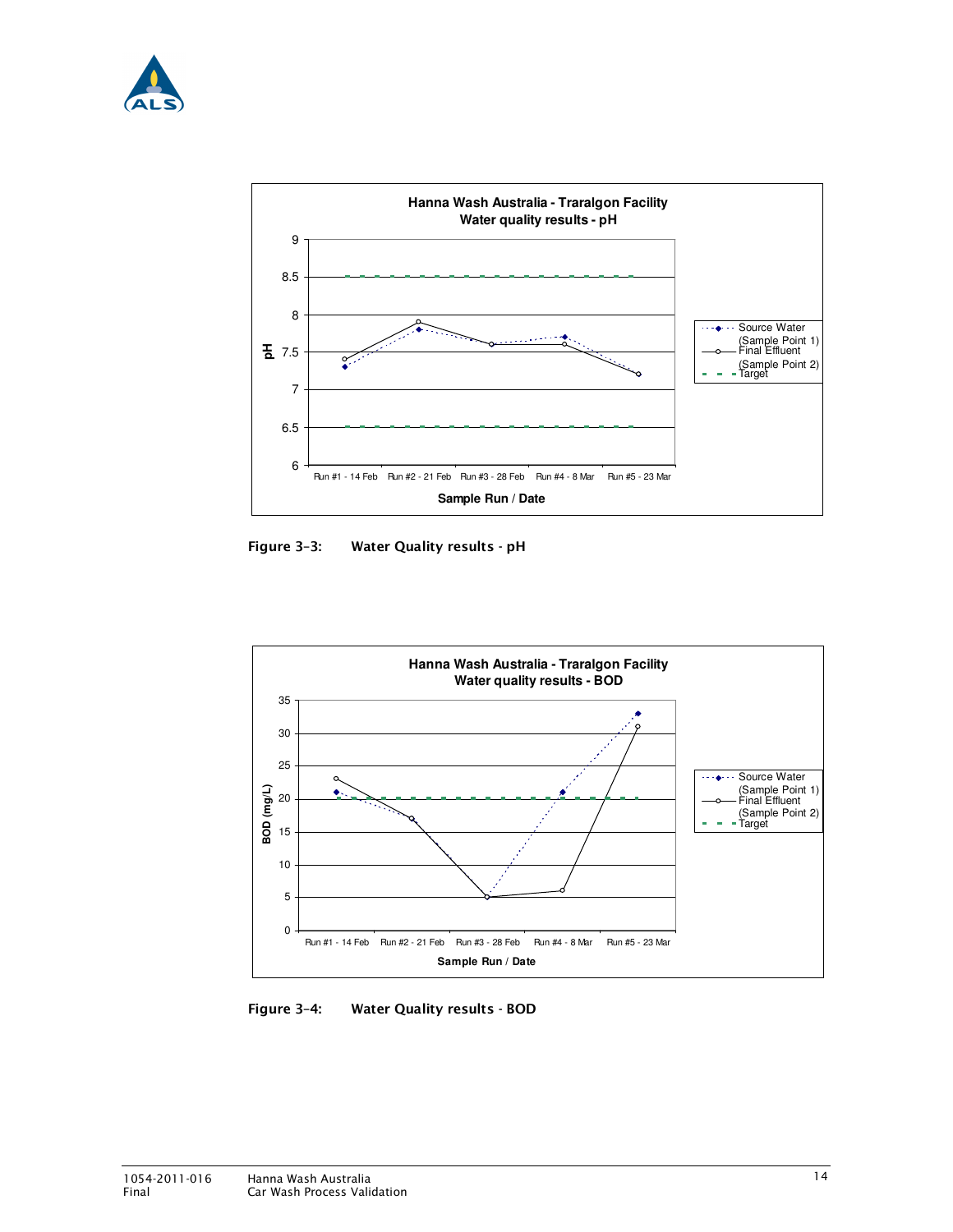



Figure 3–5: Water Quality results – Suspended Solids



Figure 3–6: Water Quality results - Turbidity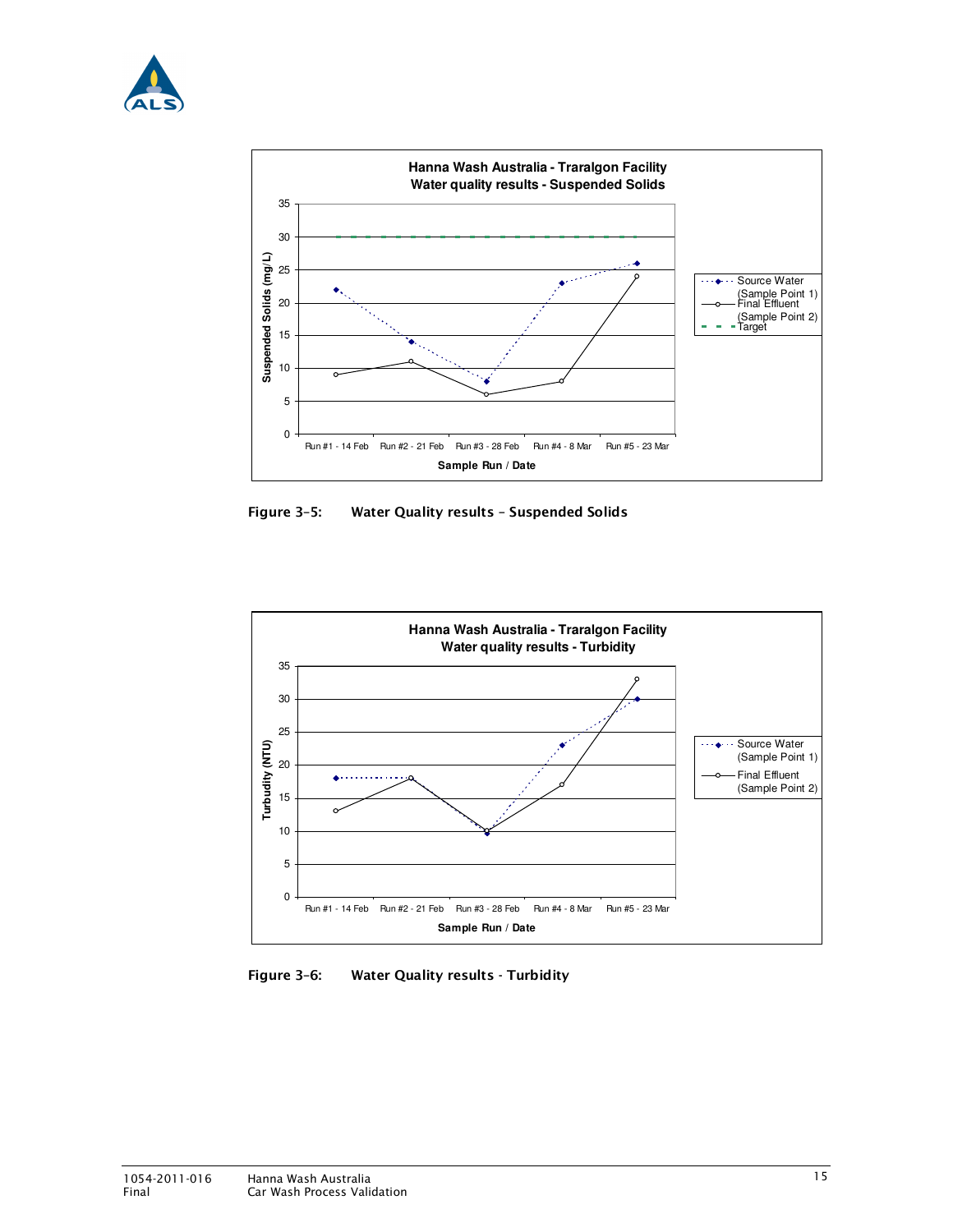



### Figure 3–7: Water Quality results – Heterotrophic Plate Count

For statistical and graphical display purposes, results with a '>' symbol were treated as if the symbol did not exist (i.e. a result of >10,000 (e.g. run #3, #4 and #5) were set to 10,000 in order to calculate average values for heterotrophic plate count and to display data in Figure 3–7).



Figure 3–8: Water Quality results – E. Coli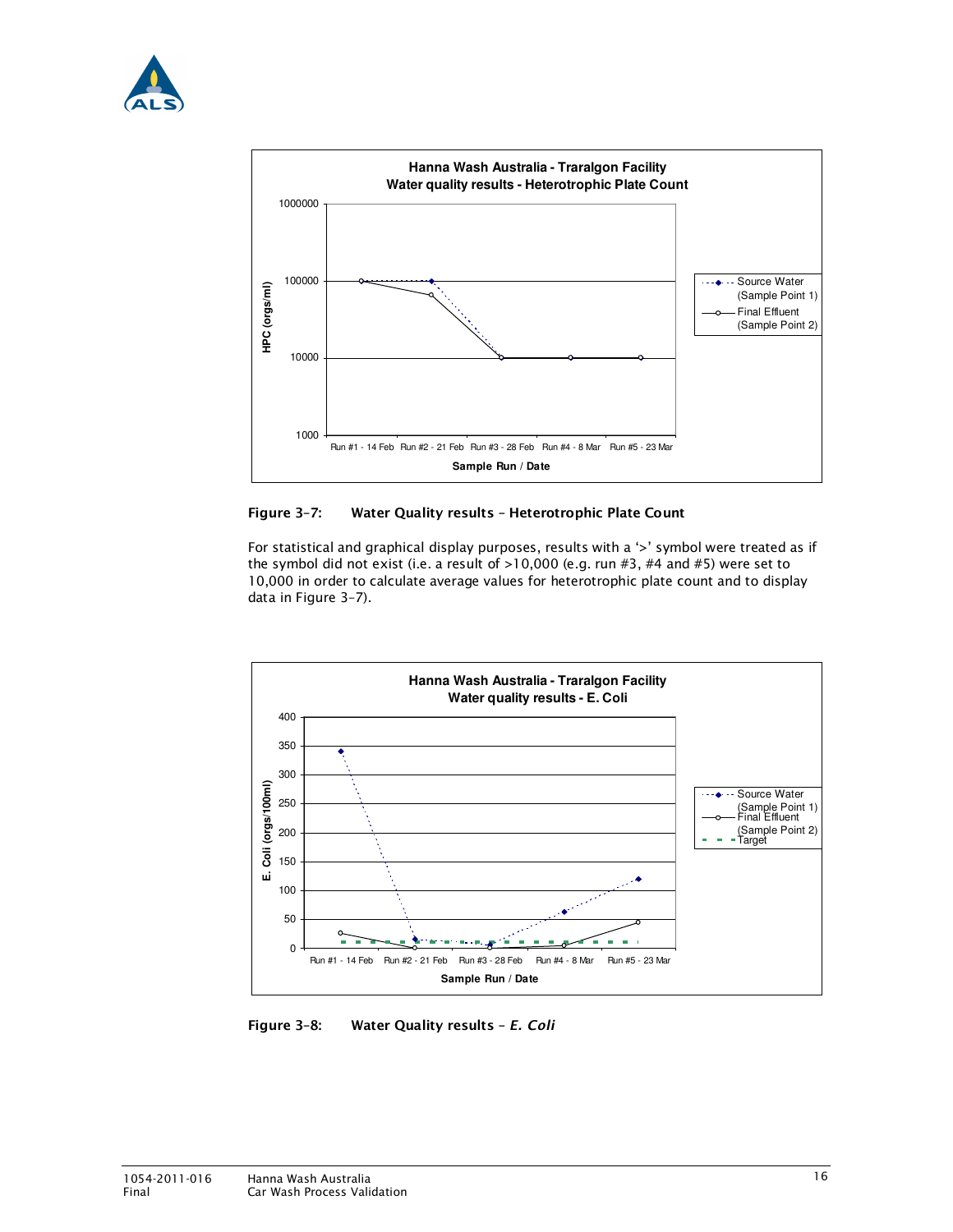



### Figure 3–9: Water quality results – average removal through water treatment process\*

\*As per discussion on page 12, treatment effectiveness results shown in Figure 3–9 are considered to be a minimum that could be expected. The dilution of sample point #1 (source water) with treated process within Tank #1 meant that these samples were not as 'dirty' as could be expected for source water.

It is noted that the guidelines provided by the Australian Carwash Association are best suited to batch process systems. The process equipment at the Traralgon facility is a continuously recirculating treatment system and results from the guidelines need to be put into this context when discussing results.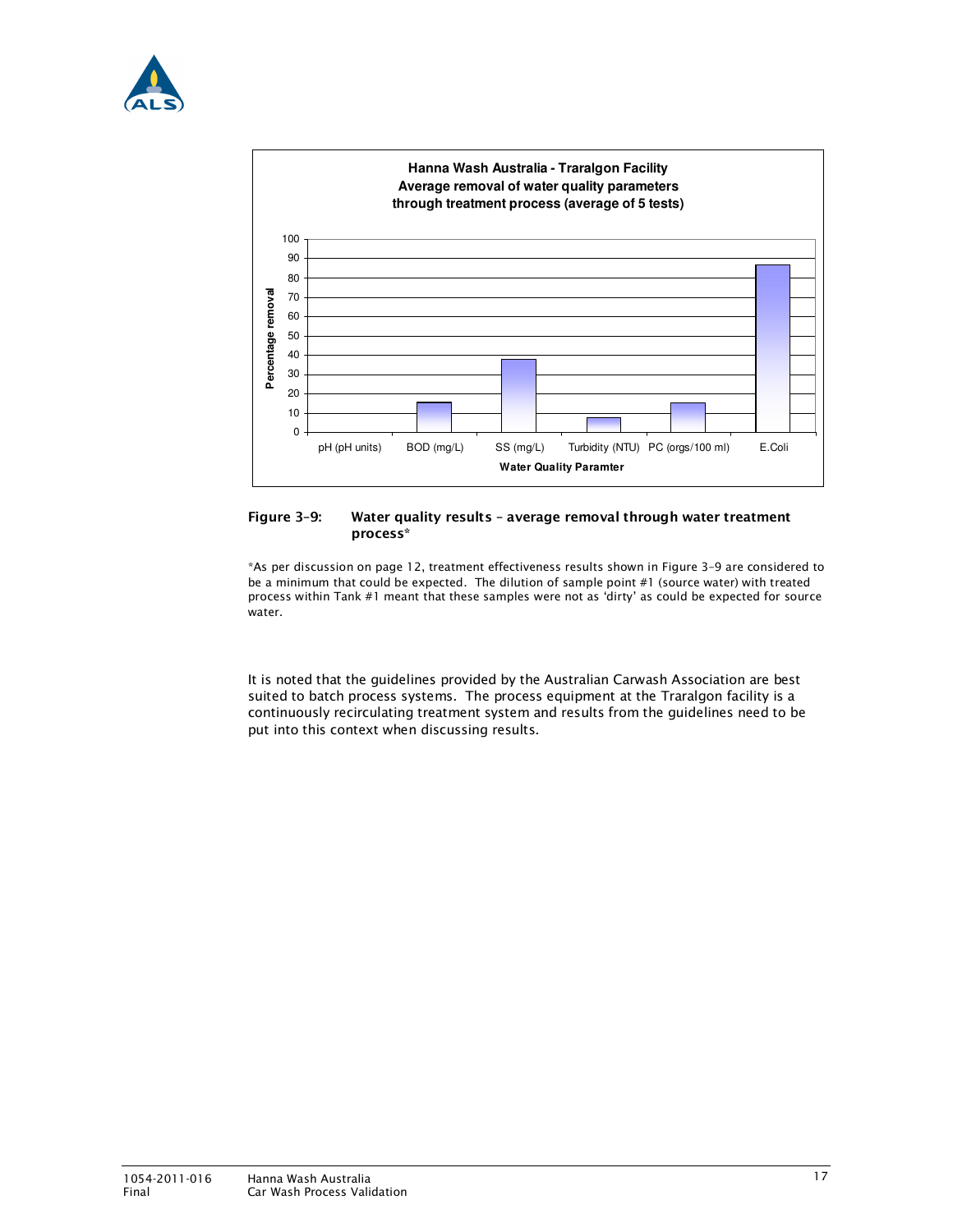

### Quality assurance

| Date       | <b>Sample</b><br>point | pH      | <b>Biological</b><br>Oxygen<br><b>Demand</b> | Suspended<br><b>Solids</b> | <b>Turbidity</b> | Heterotrophic<br><b>Plate Count</b> | E. Coli     |
|------------|------------------------|---------|----------------------------------------------|----------------------------|------------------|-------------------------------------|-------------|
|            |                        | pH unit | mq/L                                         | mq/L                       | NTU              | cells/ml                            | cells/100ml |
| 28/02/2011 | DS <sub>2</sub>        | 7.6     | 4                                            |                            | 7.5              | >10000                              |             |
| 28/02/2011 | <b>FB</b>              | 5.7     | $\langle$ 2                                  | $\langle$ 2                | < 0.1            | 0                                   | $\mathbf 0$ |

| Table 3-10: |  | Water quality results from quality assurance tests |
|-------------|--|----------------------------------------------------|
|             |  |                                                    |

Quality assurance on the sampling runs was undertaken and results are shown in Table 3– 10. These results are for DS2 - a duplicate of SP2 taken on  $28<sup>th</sup>$  February, and a field blank  $(FB)$  also on 28<sup>th</sup> February. Results show that the duplicate samples were quite close providing confidence in the laboratory methods. The field blank also provides confidence in results – each of the results are very low or zero for microbiology.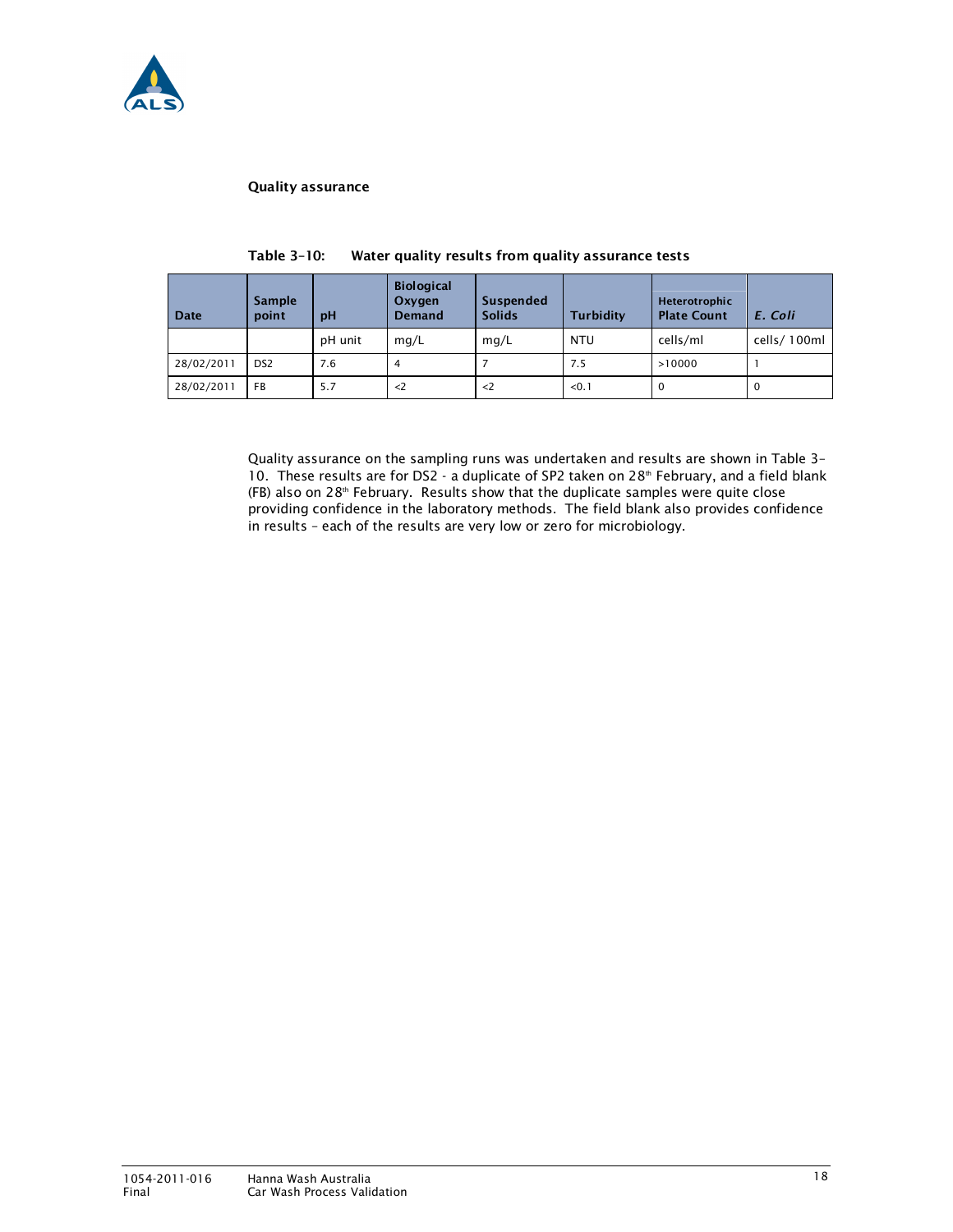

### 3.3 Comparison of water quality results to other carwash systems

As part of the development of the Australian Carwash Association's Guideline for Water Recycling in Commercial Car Wash Facilities, a number of different car wash systems across Australia were tested to establish the range of source water and final effluent water quality results.

The different car wash systems included treatment components such as filtration, chlorination, clarification, aeration, hydrocyclones, ozonation and ultra violet disinfection. The recycled water treatment systems that were assessed are presented in Table 3–11.

| System         | Process Description                                                              |
|----------------|----------------------------------------------------------------------------------|
| A              | Coarse and fine filtration, chlorination                                         |
| в              | Flocculation, clarification, filtration, and chlorination                        |
|                | Flocculation, clarification and filtration with chlorine and ozone disinfection  |
| E              | Aeration and bioreactor                                                          |
| F <sub>2</sub> | Hydrocyclone, aeration, ozone and bag filtration                                 |
| G              | Filtration, hydrocyclone and ozonation                                           |
|                | Hydrocyclone, filtration, and ozonation                                          |
| K <sub>2</sub> | Hydrocyclone, UV and aeration                                                    |
|                | Aeration, chlorination, flocculation, clarification, filtration and chlorination |

### Table 3–11: Selected recycled water treatment systems assessed as part of the development of ACWA Guidelines

For each of the recycled water treatment systems listed in Table 3–11, the average value for final effluent for all tested car wash systems was calculated and compared to the Hanna Wash facility. Results are displayed in Table 3–12 and in Figure 3–10 and Figure 3– 11 and show that the Hanna Wash facility's final effluent concentrations was lower than the average value for all water quality parameters measured.

### Table 3–12: Comparison of average final effluent results from benchmarked carwashes and the Hanna Wash facility.

|                       | Microbiology Results (average) |                            | Chemistry Results (average) |                      |                      |                    |
|-----------------------|--------------------------------|----------------------------|-----------------------------|----------------------|----------------------|--------------------|
|                       | E. coli<br>(org/100mL)         | H. Plate Count<br>(cfu/mL) | pH                          | <b>BOD</b><br>(mg/L) | Sus Solids<br>(mg/L) | Turbidity<br>(NTU) |
| Hanna Wash            | 14.6                           | 39.000                     | 7.5                         | 16.4                 | 11.6                 | 18.2               |
| All other car washes  | 500.5                          | 5,391,116                  | 8.1                         | 88.0                 | 44.5                 | 62.8               |
| <b>ACWA Guideline</b> | 10                             |                            | $6.5 - 8.5$                 | 20                   | 30                   |                    |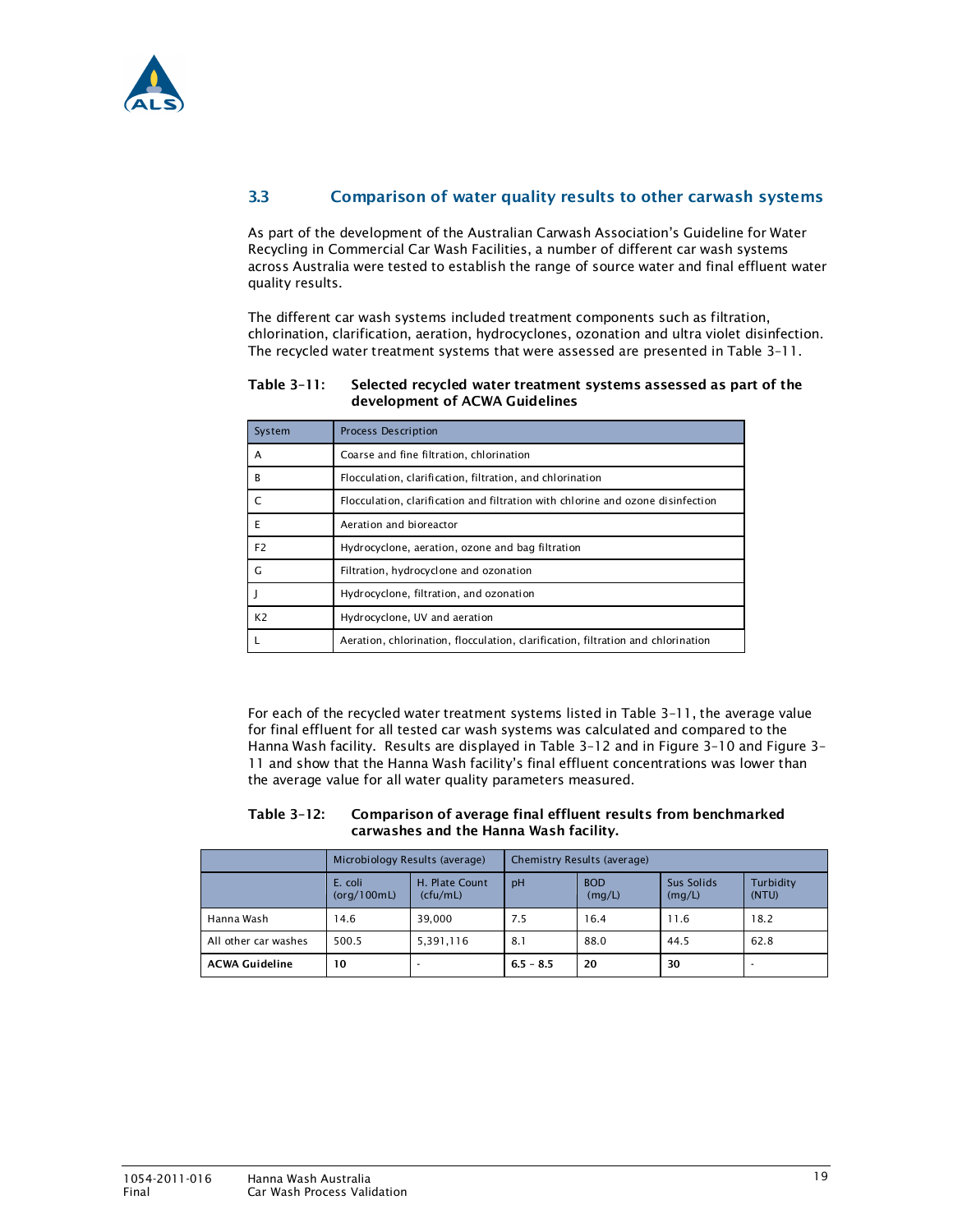







Figure 3–11: Comparison of average final effluent results (Chemistry)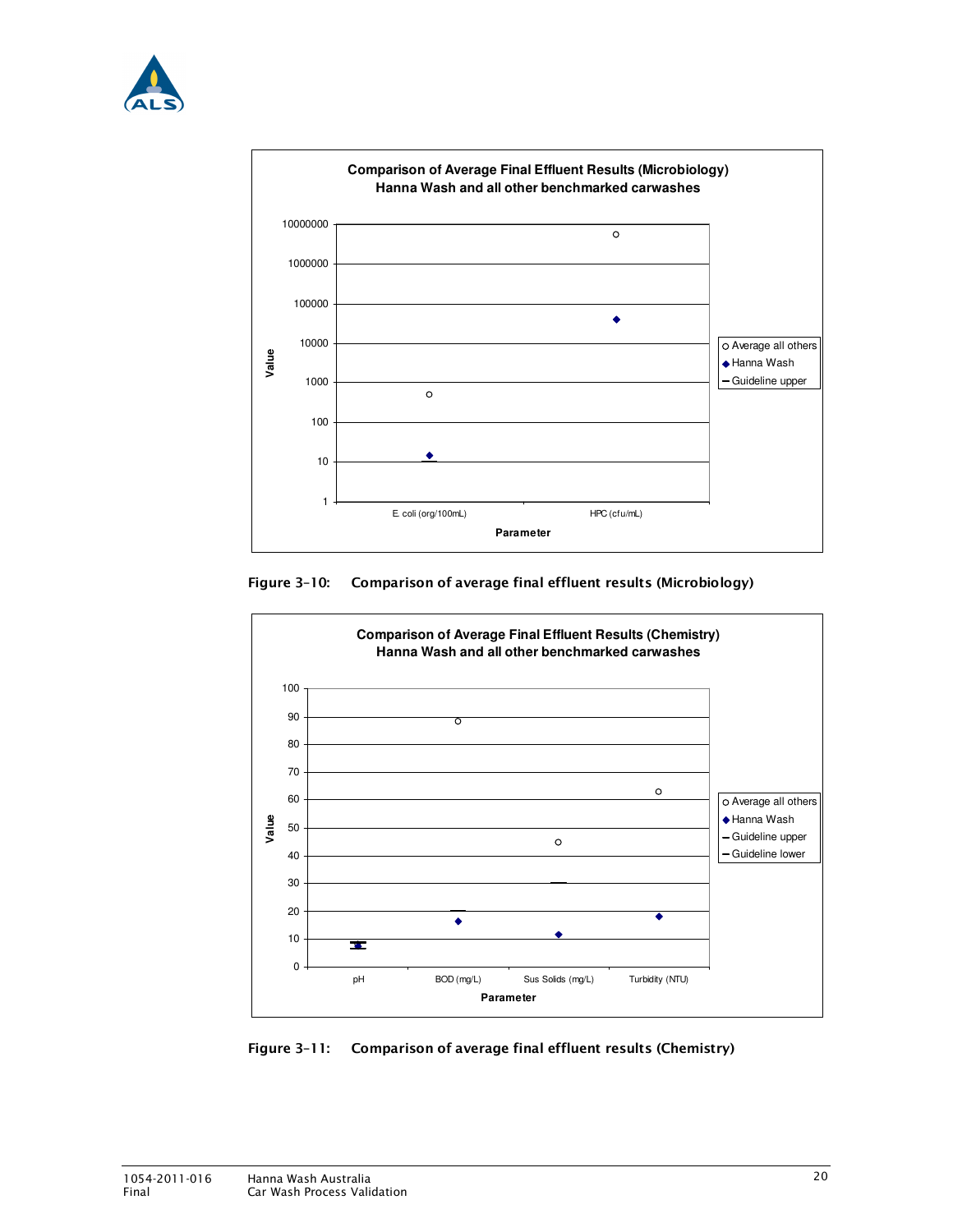

### 3.4 Water Quantity

Water volume tests were undertaken on 23 March 2011 in both the 4 manual self serve bays and the automatic bay. Results are presented below.

| Table 3-13: | Manual Self Serve Bays* - Volumetric Audit (in litres) |               |  |  |  |
|-------------|--------------------------------------------------------|---------------|--|--|--|
|             | <b>Designation</b>                                     | Av<br>- - - 1 |  |  |  |

|                       |                | Average<br>value |                |                |      |
|-----------------------|----------------|------------------|----------------|----------------|------|
|                       |                | 2                | 3              | 4              |      |
|                       |                |                  |                |                |      |
| Low Pressure (1 min)  | 1.4            | 1.5              |                | 1.2            | 1.3  |
| High Pressure (3 min) | 25             | 29               | 28.5           | 30             | 28.1 |
| Foam allowance        | 3              | 3                | 3              | 3              | 3    |
| Total                 | 29.4           | 33.5             | 32.5           | 34.2           | 32.4 |
| Nozzle                | Sprayflo 25050 | Sprayflo 25050   | Sprayflo 25050 | Sprayflo 25050 |      |

\* The manual bay can provide the user with recycled water options for high pressure soap, high pressure rinse and foam brush, which use no potable water. The average volumetric use of potable water for customers using a 1 minute low pressure and 3 minute high pressure wash across both recycled and potable water use is likely to be lower than the 32.4 litre average value calculated above (see the discussion section 4 of this report for further detail).

| Table 3– |  |  |
|----------|--|--|
|          |  |  |

Automatic Bay - Volumetric Audit

| Cycle           | Base /<br>Premium | <b>Meter Start</b>                       | Meter Stop | Potable<br><b>Water Use</b> |        | R.O.<br>allowance | <b>Total</b> | Average |
|-----------------|-------------------|------------------------------------------|------------|-----------------------------|--------|-------------------|--------------|---------|
|                 |                   | KL                                       | KL         | KL                          | Litres | Litres            | Litres       | Litres  |
| 1               | Base              | 8591.552                                 | 8591.610   | 0.058                       | 58     | 15                | 73           |         |
| $\overline{2}$  | Base              | 8591.610                                 | 8591.658   | 0.048                       | 48     | 15                | 63           |         |
| 3               | Base              | 8591.658                                 | 8591.715   | 0.057                       | 57     | 15                | 72           | 68.4    |
| $\overline{4}$  | Base              | 8591.715                                 | 8591.771   | 0.056                       | 56     | 15                | 71           |         |
| 5               | Base              | 8591.771                                 | 8591.819   | 0.048                       | 48     | 15                | 63           |         |
| 6               | Premium           | 8591.819                                 | 8591.933   | 0.114                       | 114    | 15                | 129          |         |
| $\overline{7}$  | Premium           | 8591.933                                 | 8592.044   | 0.111                       | 111    | 15                | 126          |         |
| 8               | Premium           | 8592.044                                 | 8592.154   | 0.110                       | 110    | 15                | 125          | 125.2   |
| 9               | Premium           | 8592.154                                 | 8592.262   | 0.108                       | 108    | 15                | 123          |         |
| 10 <sup>°</sup> | Premium           | 8592.262                                 | 8592.370   | 0.108                       | 108    | 15                | 123          |         |
|                 |                   | Total Average Water Consumption per wash |            |                             |        |                   |              | 96.8    |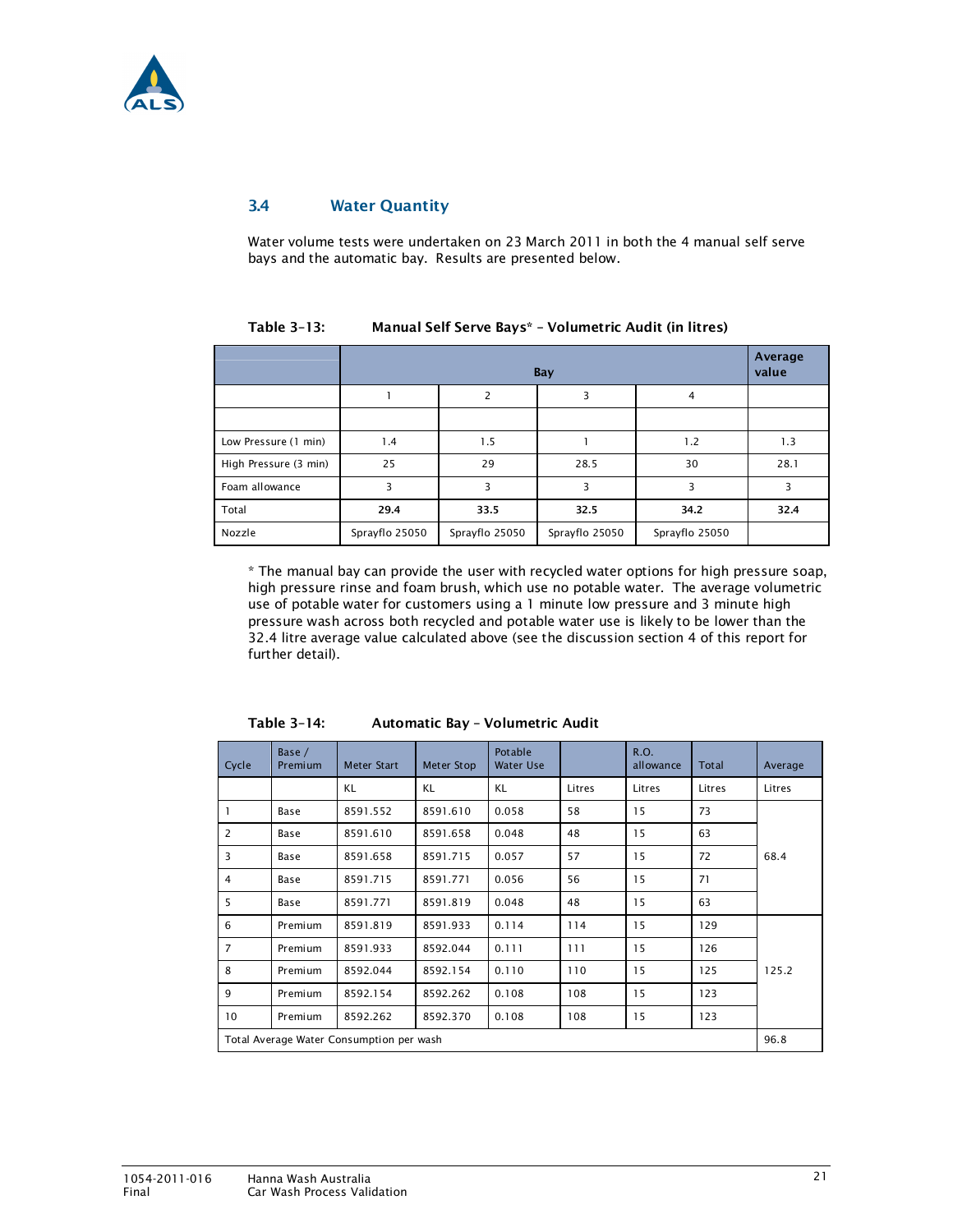

|                    | Excellent ★★★★★          | Less than 40 Litres     |
|--------------------|--------------------------|-------------------------|
| Very High ★★★★     |                          | 40 - 70 Litres          |
|                    | High $\star \star \star$ | 70 - 100 Litres         |
| Good $\star \star$ |                          | 100 - 150 Litres        |
| Moderate $\star$   |                          | 150 - 200 Litres        |
| No Rating          |                          | Greater than 200 Litres |

Figure 3–12: Australian Carwash Association's water use star rating table for manual and automatic wash bays

When compared to the Australian Car Wash Associations rating table, water volume results show that the manual self serve bays (average use of 32.4 L) are rated as Excellent / 5 stars, whilst the automatic bay (average usage of 96.8 L) is rated as High / 3 stars.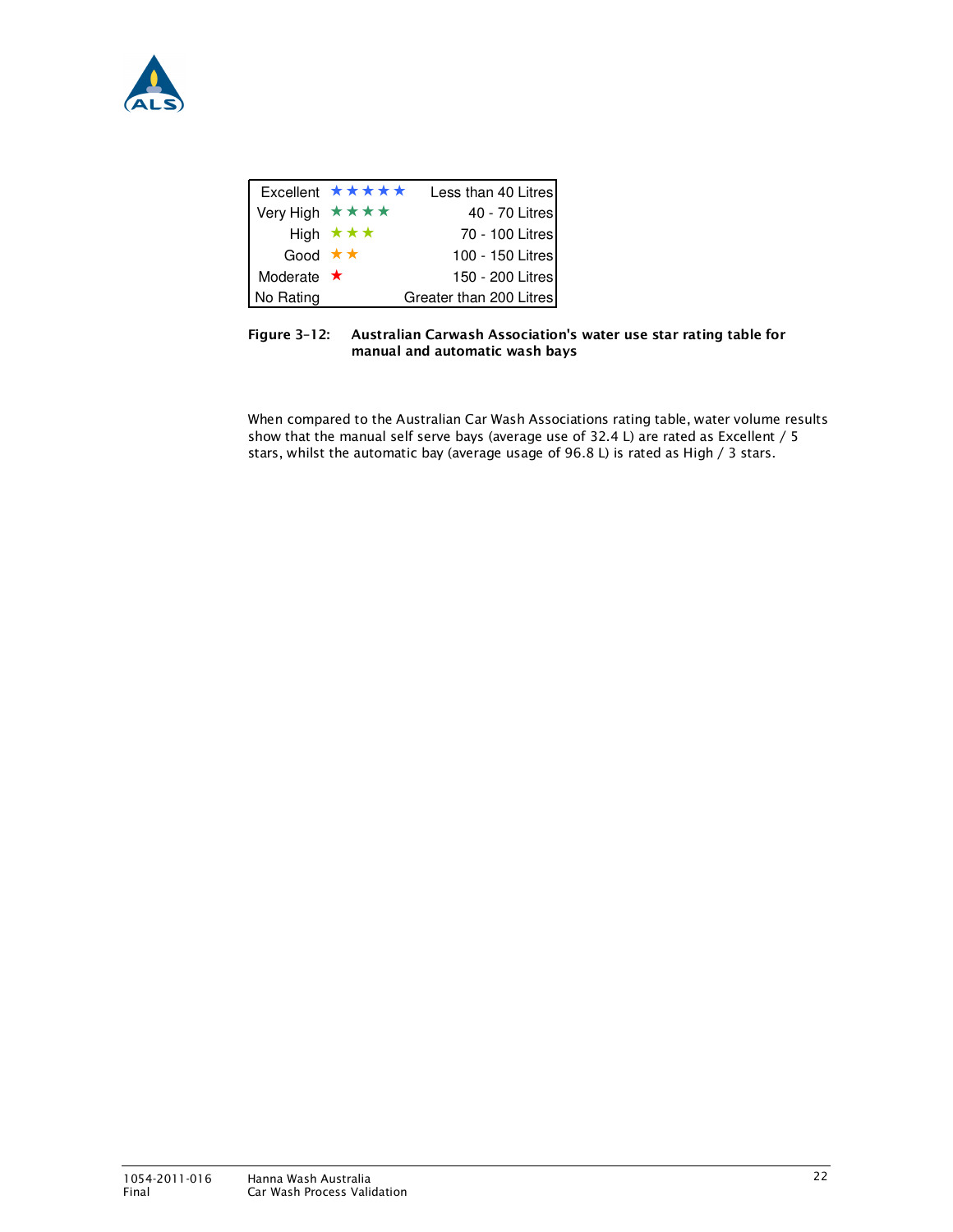

# 4 Discussion and Conclusion

A site audit was undertaken at Hanna Wash's facility at Traralgon, Victoria during February and March 2011. The audit was for water quality within the recycled water system and also water quantity within the manual and automatic bays.

### Risk assessment.

A risk assessment was carried out covering a range of general processes, house keeping and critical control points throughout the process. The facility was found to be in good working order with a wide variety of treatment processes and technology in place. The system has recently been installed and a number of scheduled maintenance procedures and training manuals are soon to be consolidated. An alarm system on critical components of the process will also be installed. The ozone disinfection system is effective at removing microbiological risks (e.g. E. Coli) from the recycled water stream.

### Water quality results.

Five sampling runs were undertaken during February and March 2011. Each run had a 'source water' sample and 'final effluent' sample taken for 6 parameters (pH, BOD, Suspended Solids, Turbidity, Heterotrophic Plate Count and E. Coli).

The source water sampling point was chosen as Tank #1, as the ACWA Guidelines have recommended against the use of the settling pit for source water collection. Tank  $#1$ would contain both source water (especially after a car wash had recently taken place) and treated process water and as such is a 'diluted' representation of a true source water sample. This is due to the system being a continuously recirculating process rather than a batch process system.

The results from the 5 sample runs were observed to mostly show a reduction in the value of parameters of the final effluent compared to the source water. This shows the processes producing better quality water than the source water (which is to be expected).

Treatment effectiveness is measured by comparing the final effluent to the source water. As the source water was diluted, the results shown below are considered to be the minimum that would be achieved by the current process system. (i.e. it is likely that true source water is much dirtier, which would have provide better treatment effectiveness results).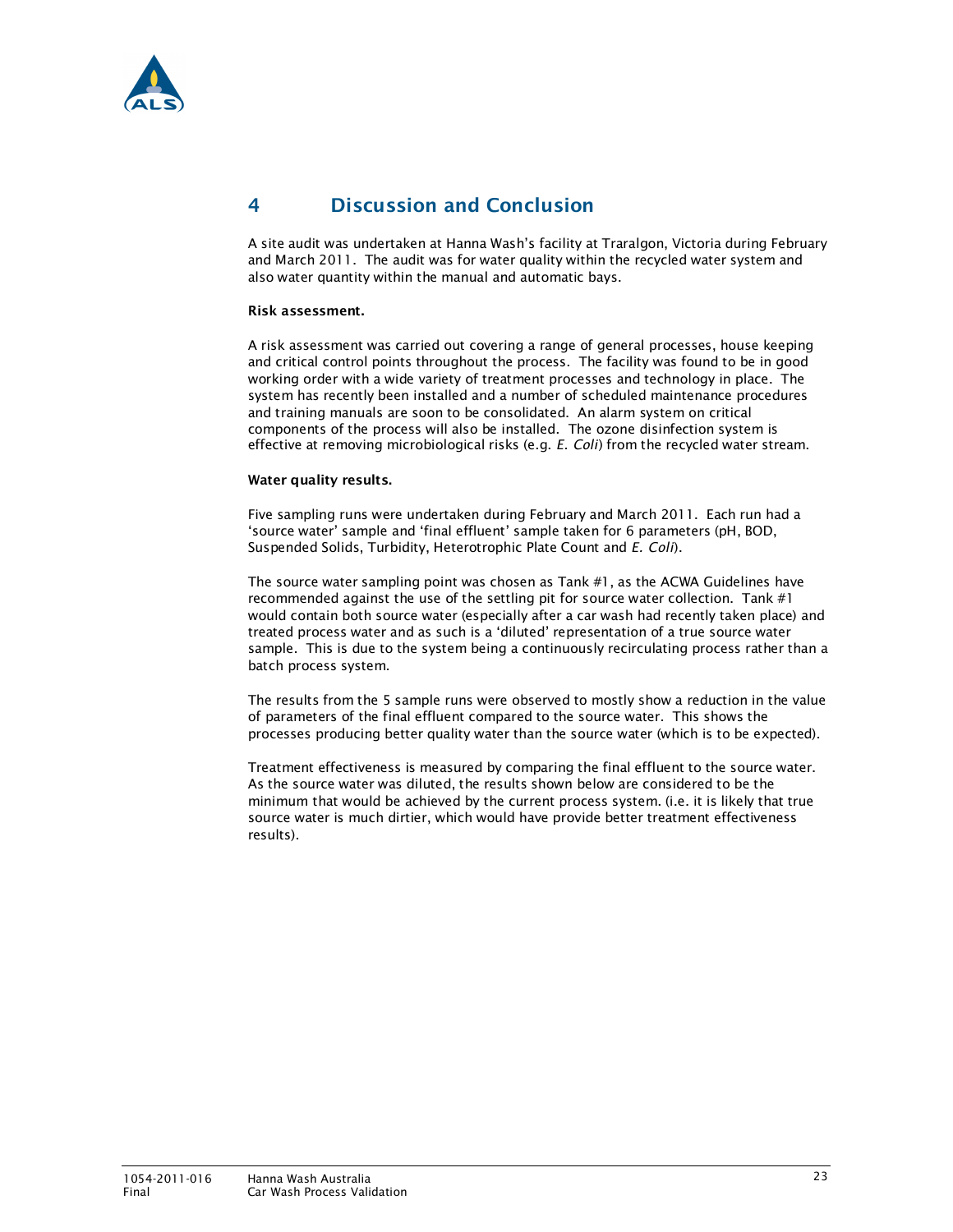

Average results for source water and final effluent generally shows an improvement in water quality as follows:

| Parameter / Unit      | <b>Treatment</b><br>effectiveness<br>Percentage removal* | <b>Final effluent</b><br>(Sample point #2)<br>Average | <b>ACWA Guideline</b><br><b>Target</b> |
|-----------------------|----------------------------------------------------------|-------------------------------------------------------|----------------------------------------|
| pH (pH units)         | $-0.3%$                                                  | 7.5                                                   | $6.5 - 8.5$                            |
| BOD (mg/L)            | 15.5%                                                    | 16.4                                                  | 20                                     |
| SS (mg/L)             | 37.6%                                                    | 11.6                                                  | 30                                     |
| Turbidity (NTU)       | 7.7%                                                     | 18.2                                                  |                                        |
| Plate Count (orgs/ml) | 15.2%                                                    | 39000                                                 | $\overline{\phantom{a}}$               |
| E. Coli (orgs/100 ml) | 86.6%                                                    | 14.6                                                  | 10                                     |

### Table 4–1: Summary of water quality performance through the recycled water process equipment.

\*These treatment effectiveness results should be considered as the minimum performance results that could be expected, due to the dilution of the source water sample.

The largest removal is E. Coli with 86.6% reduction. The smallest removal is pH at -0.3, however this is not relevant given that pH is not necessarily improved by a reduction - as long as it remains within the range of 6.5 – 8.5.

The results for the final effluent (sample point #2) can be directly compared to the ACWA Guideline target values for final effluent with four parameters: pH, BOD, suspended solids and E. Coli. The final results (average) for pH, BOD and suspended solids were below the ACWA target levels. E. Coli average final result (14.6) was very close to the target value of 10 orgs/100ml.

It is noted that the Guidelines provided by the Australian Carwash Association are best suited to batch process systems. The process equipment at the Traralgon facility is a continuously recirculating treatment system and results from this project need to be put into context when discussing treatment effectiveness results.

### Comparison of water quality results to other car wash systems

Results of water quality tests from the Hanna Wash facility at Traralgon were compared with other car wash systems which were tested as part of the development of the ACWA guidelines.

The data for of final effluent shows that concentrations of all six water quality parameters measured from the Hanna Wash facility were lower than the average value of all other car washes considered as part of the development of the ACWA guideline.

### Water quantity results

Water quantity testing for the self serve (manual) and automatic bays were conducted as per the Car Wash Association's Guidelines. Results from the water volume audit showed that the manual self serve bays use on average 32.4 Litres of potable water per wash, and that the automatic bay used 96.8 L of potable water per wash. This in an Excellent / 5 star rating for the manual self serve bays and a High / 3 star rating for the automatic bay.

These guidelines provide a standardised way of measuring water use, however are not reflective of the actual water saving measures available for the self serve / manual bays at the Traralgon facility. For instance the guidelines acknowledge a 2 minute reduction in potable water use when recycled water is available in the self serve bays. This is based on recycled water being available only in the High Pressure Soap function. However, because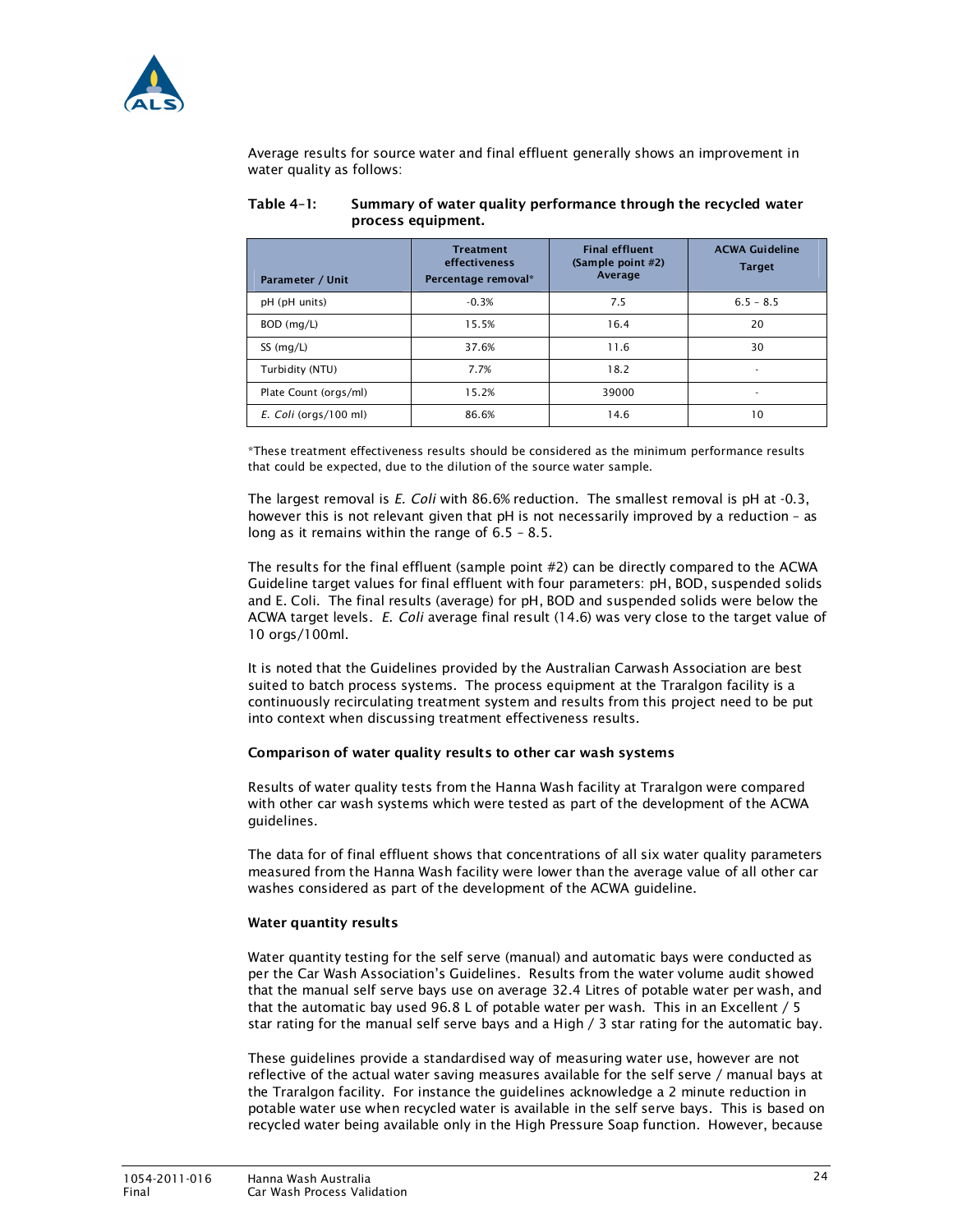

of the high quality of the recycled water at the Traralgon facility and the design of the bay controllers, this system can be programmed to allow recycled water to be used in the following High Pressure functions:

- High Pressure Soap,
- High Pressure GREEN Rinse, and
- Foam Brush

During the water testing, reclaim water was only used through the High Pressure GREEN Rinse option.

When customers select High Pressure Rinse they are prompted to save money (currently a 15% reduction in price) by using the High Pressure GREEN Rinse (Recycled Water) instead of the fresh water that is ordinarily supplied in the High Pressure Rinse. This provides the customer a financial incentive to use the reclaim water.

Also, as an option in times of drought (or when Gippsland Water imposes water restrictions), recycled water can also be used in replacement of potable water for the High Pressure Rinse cycle by programming this feature within the control room.

Taking into account all the recycled water options that may be made available during washing (High Pressure Soap, Green Rinse and Foam Brush), the financial incentive to use the Green rinse option and that the facility can operate on recycled water during water restriction times, it is likely that less potable water would be used in the average wash in the manual bays than the 32 litres achieved in this audit.

# 5 References

ACWA (2009). Guidelines for Water Recycling in Commercial Car Wash Facilities. Australian Car Wash Association. August 2009.